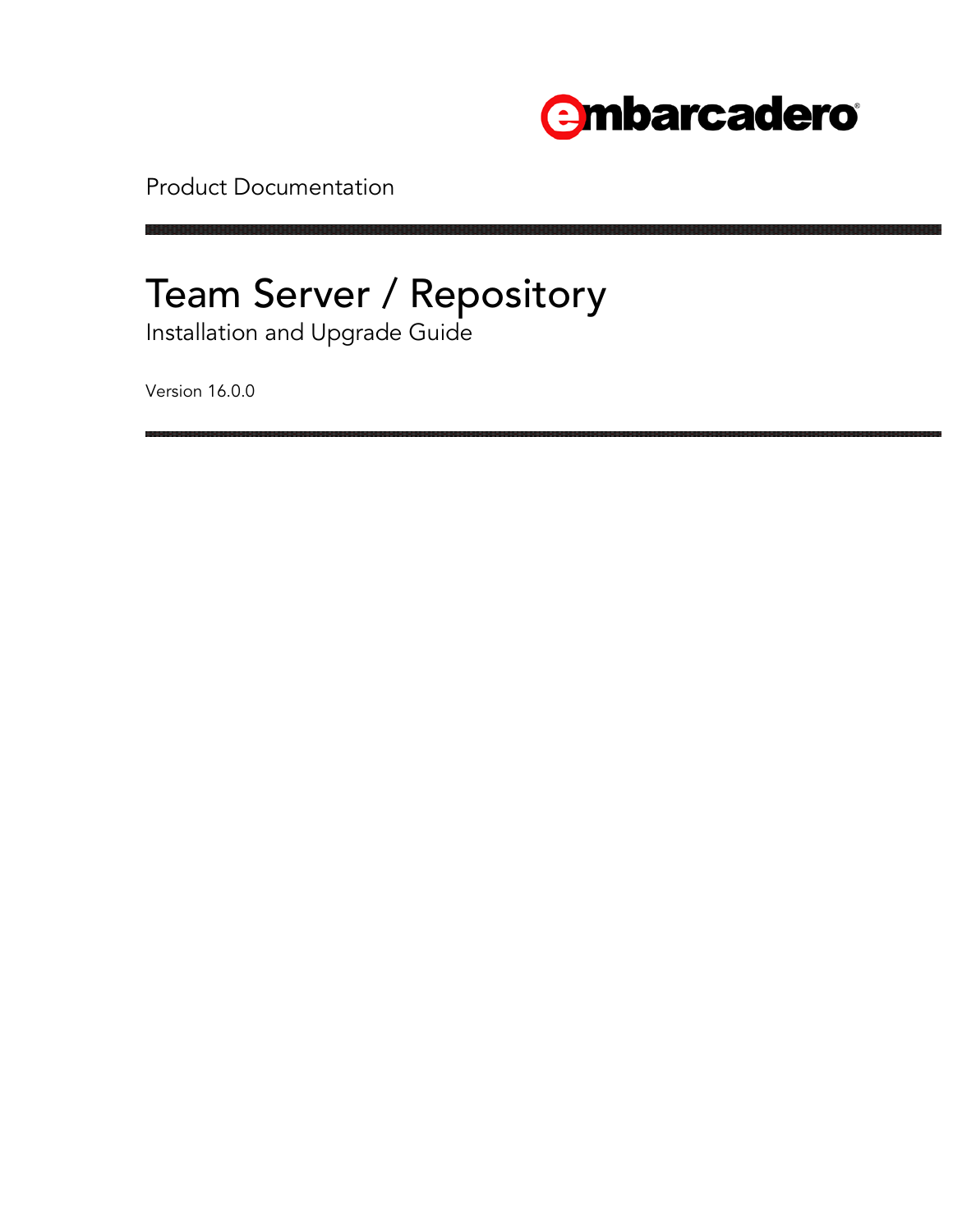© 2015 Embarcadero Technologies, Inc. Embarcadero, the Embarcadero Technologies logos, and all other Embarcadero Technologies product or service names are trademarks or registered trademarks of Embarcadero Technologies, Inc. All other trademarks are property of their respective owners.

Embarcadero Technologies, Inc. is a leading provider of award-winning tools for application developers and database professionals so they can design systems right, build them faster and run them better, regardless of their platform or programming language. Ninety of the Fortune 100 and an active community of more than three million users worldwide rely on Embarcadero products to increase productivity, reduce costs, simplify change management and compliance, and accelerate innovation. The company's flagship tools include: Embarcadero® Change Manager™, Embarcadero® RAD Studio, DBArtisan®, Delphi®, ER/Studio®, JBuilder®, and Rapid SQL®. Founded in 1993, Embarcadero is headquartered in San Francisco, with offices located around the world. Embarcadero is online at [www.embarcadero.com.](http://www.embarcadero.com/)

September, 2015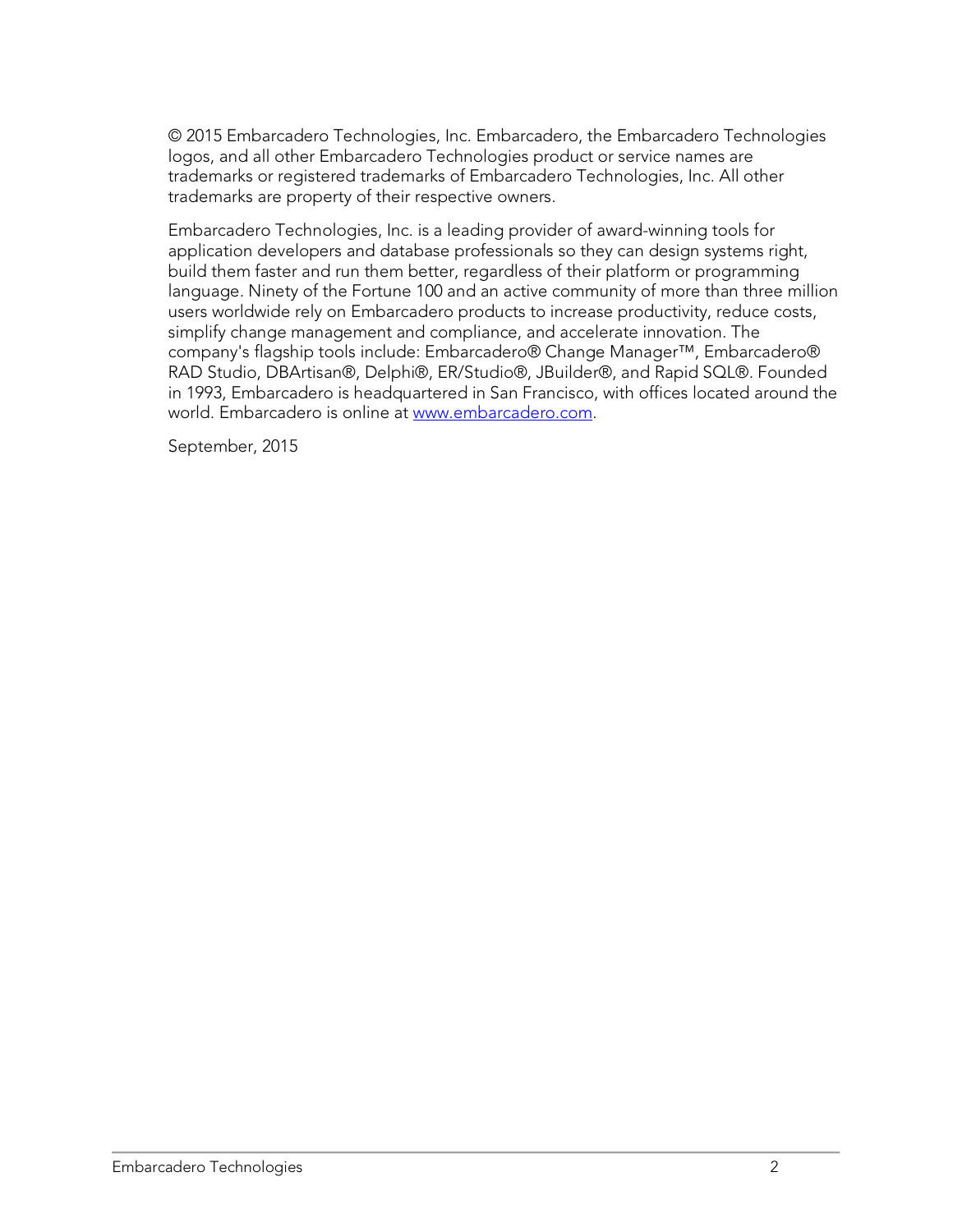## **CONTENTS**

| Upgrades from ER/Studio Repository 6.5/6.6 users to ER/Studio Repository 6.7 18 |  |
|---------------------------------------------------------------------------------|--|
|                                                                                 |  |
|                                                                                 |  |
|                                                                                 |  |
| Upgrading from Embarcadero Team Server 4.0.x or CONNECT 3.0.x 18                |  |
|                                                                                 |  |
|                                                                                 |  |
|                                                                                 |  |
|                                                                                 |  |
|                                                                                 |  |
|                                                                                 |  |
|                                                                                 |  |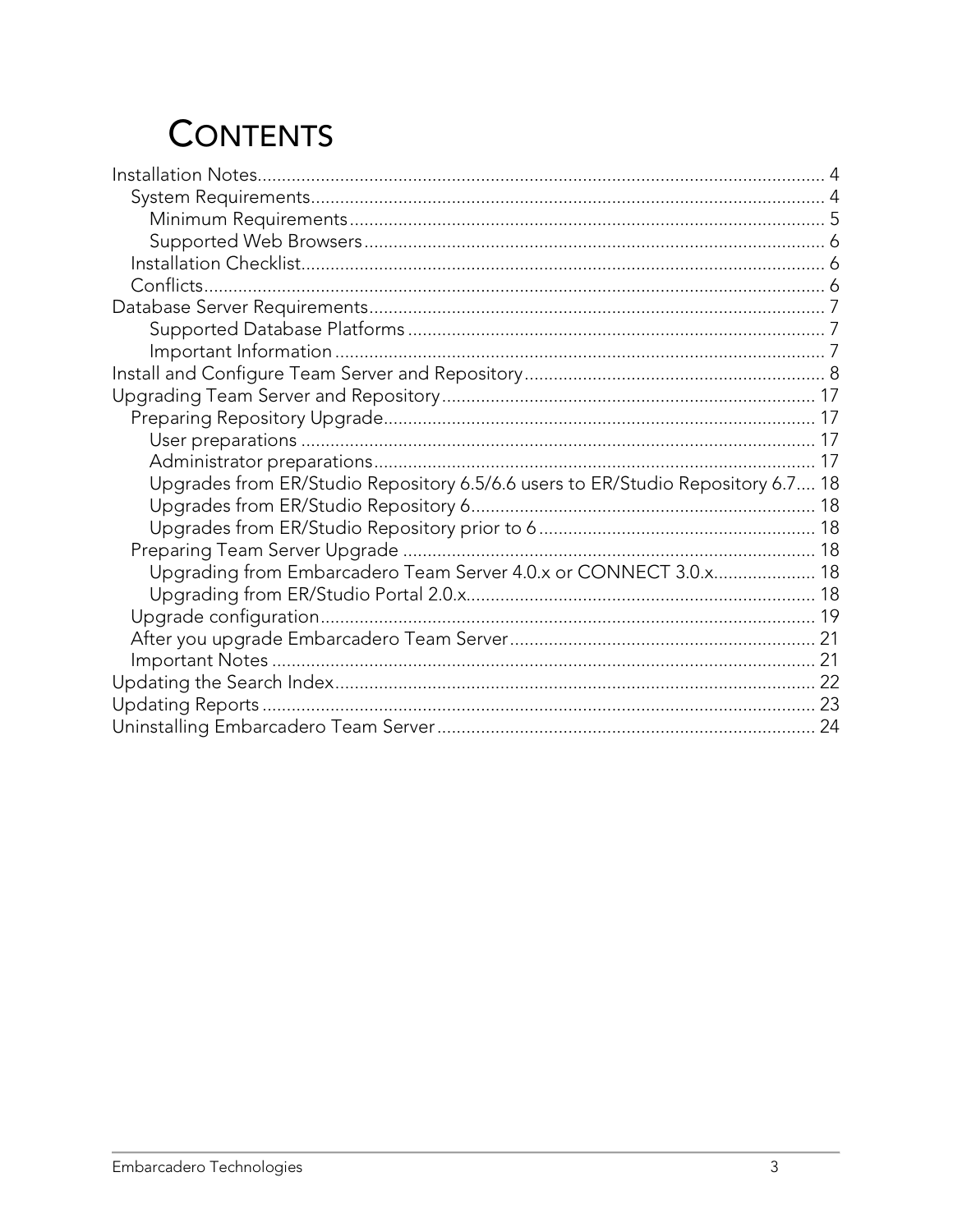## <span id="page-3-0"></span>Installation Notes

These notes provide important information about installation requierement for new Team Server installer which includes Model Repository. You should read this document in its entirety before any *install* or *uninstall* procedure.

Note: The following information is for installation only. If you are upgrading from separate ER/Studio Repository and Embarcadero Team Server installations, please see [Upgrading Team Server](#page-16-0) and Repository for important upgrade information.

### <span id="page-3-1"></span>System Requirements

Before installing Embarcadero Team Server and ER/Studio Repository, verify that your environment meets the hardware and operating system requirements. Adhering to these requirements optimizes performance. These hardware requirements are based on a 5-10 user environment.

 $\sqrt[3]{\text{Tip}}}$ : For more than 10 users, ensure your hardware surpasses the previously stated hardware requirements to accommodate the number of transactions that increase as the number of users increases.

WARNING: If you are installing the x64 version of our software, you must uninstall any previously installed x32 bit versions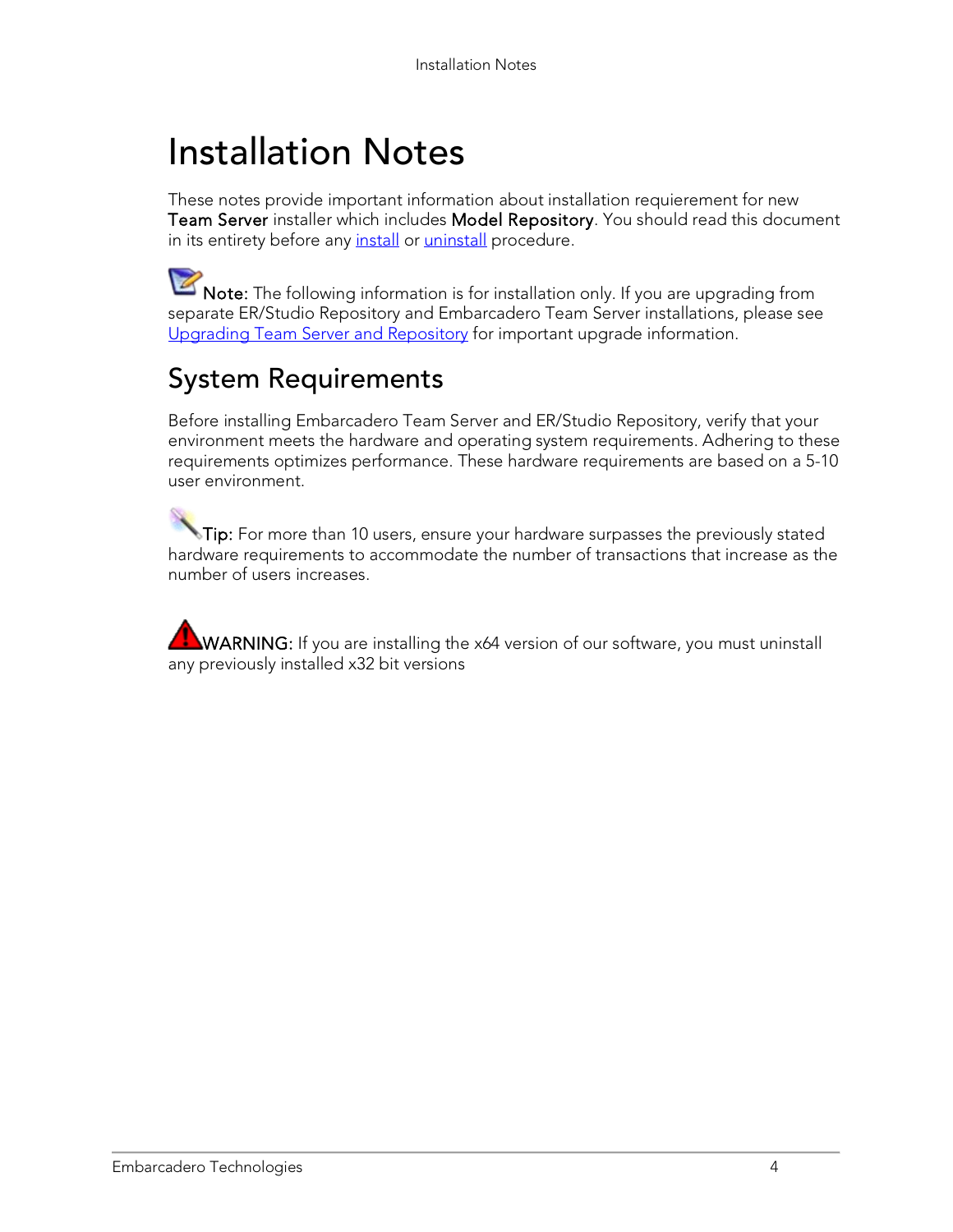#### <span id="page-4-0"></span>Minimum Requirements

| Hardware            | Database Server                                                                                                                                                                                                                        | <b>Application Server</b>                                                                                                                                                                                           |
|---------------------|----------------------------------------------------------------------------------------------------------------------------------------------------------------------------------------------------------------------------------------|---------------------------------------------------------------------------------------------------------------------------------------------------------------------------------------------------------------------|
| Processor           |                                                                                                                                                                                                                                        | $4 \times 3.0$ Ghz (8 x 3.0 Ghz Recommended)                                                                                                                                                                        |
| <b>RAM</b>          | As required for your database<br>platform                                                                                                                                                                                              | 6 GB (8GB Recommended)                                                                                                                                                                                              |
| Disk Space          |                                                                                                                                                                                                                                        | $5 GB + additional DB growth if included +$<br>100mb per TS diagram                                                                                                                                                 |
| <b>DVD</b> Reader   |                                                                                                                                                                                                                                        | Depending on install medium                                                                                                                                                                                         |
| Operating<br>System | As supported for your database<br>platform                                                                                                                                                                                             | Any of the following:<br>· Windows Server 2008 or 2012<br>· Windows 8/8.1<br>· Windows 7<br>For 64-bit OS, the 32-bit database client<br>libraries are required if you are using the 32-<br>bit Repository version. |
| Software            | <b>Transaction Control Protocol</b><br>(TCP) up and running<br>Single byte character sets are<br>supported, as long as the<br>database is set to the required<br>code page (character set).<br>(UNICODE and UTF8 are not<br>supported) | TCP up and running                                                                                                                                                                                                  |
| Privileges          |                                                                                                                                                                                                                                        | • DBMS privileges to create objects on the server<br>• Local administrator privileges                                                                                                                               |

Note: In order to provide a great user experience the following minimum configuration is strongly recommended for Team Server.

#### Additional Notes:

- o If you install the Application and the Database on the same server, consider surpassing the hardware requirements described previously.
- o Supported DBMS (see [Database Server Requirements\)](#page-6-0)
- o Should you be running the minimum spec requirements, it is advised to reduce the maxThreads to a single thread. To do this, edit ...tomcat>webapps>api>WEB-INF>ersportal-app.xml and change the line <property name="maxThreads" value="2" />, to have a value of "1" (a restart is required after saving the change).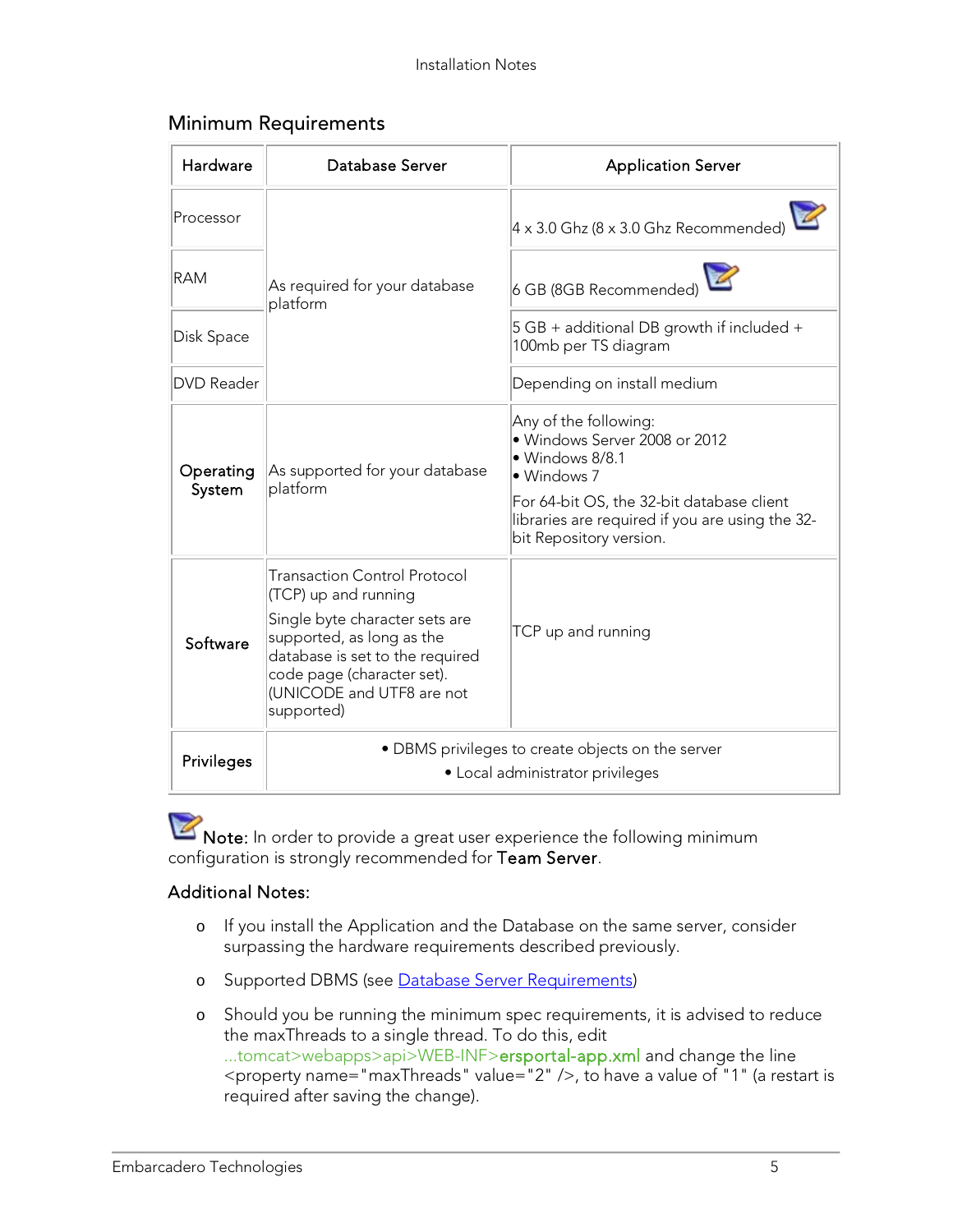#### <span id="page-5-0"></span>Supported Web Browsers

The following web browsers are tested to work with Embarcadero Team Server. Other browsers may work, but are not officially supported:

- o Mozilla Firefox
- o Google Chrome
- o Microsoft Internet Explorer (9.0 or later)

### <span id="page-5-1"></span>Installation Checklist

- o The installation user account must have local administrative privileges.
- o In order to install, you need to create first an empty database for Embarcadero Team Server, unless you already have a database and will be reinitializing it during the install.
- o The database server to be used must be running.
- o If you want to configure LDAP authentication to allow directory service users to log in to Embarcadero Team Server, check that your LDAP server is up and running.
- o If you want to enable Embarcadero Team Server email notifications, check that your SMTP server is up and running. You may want to prepare a special email address on your email server for this purpose.

### <span id="page-5-2"></span>**Conflicts**

- o Do not install Embarcadero Team Server on a system where ER/Studio Data Architect or ER/Studio Business Architect is installed.
- o If a previous version of Embarcadero Team Server is installed please uninstall first.
- o If the Embarcadero Team Server installer detects an installation of any of these applications, the installer asks you to uninstall these applications before you proceed.

- o [Install and Configure Team Server and Repository](#page-7-0)
- o [Database Server Requirements](#page-6-0)
- o [Upgrading Team Server and Repository](#page-16-0)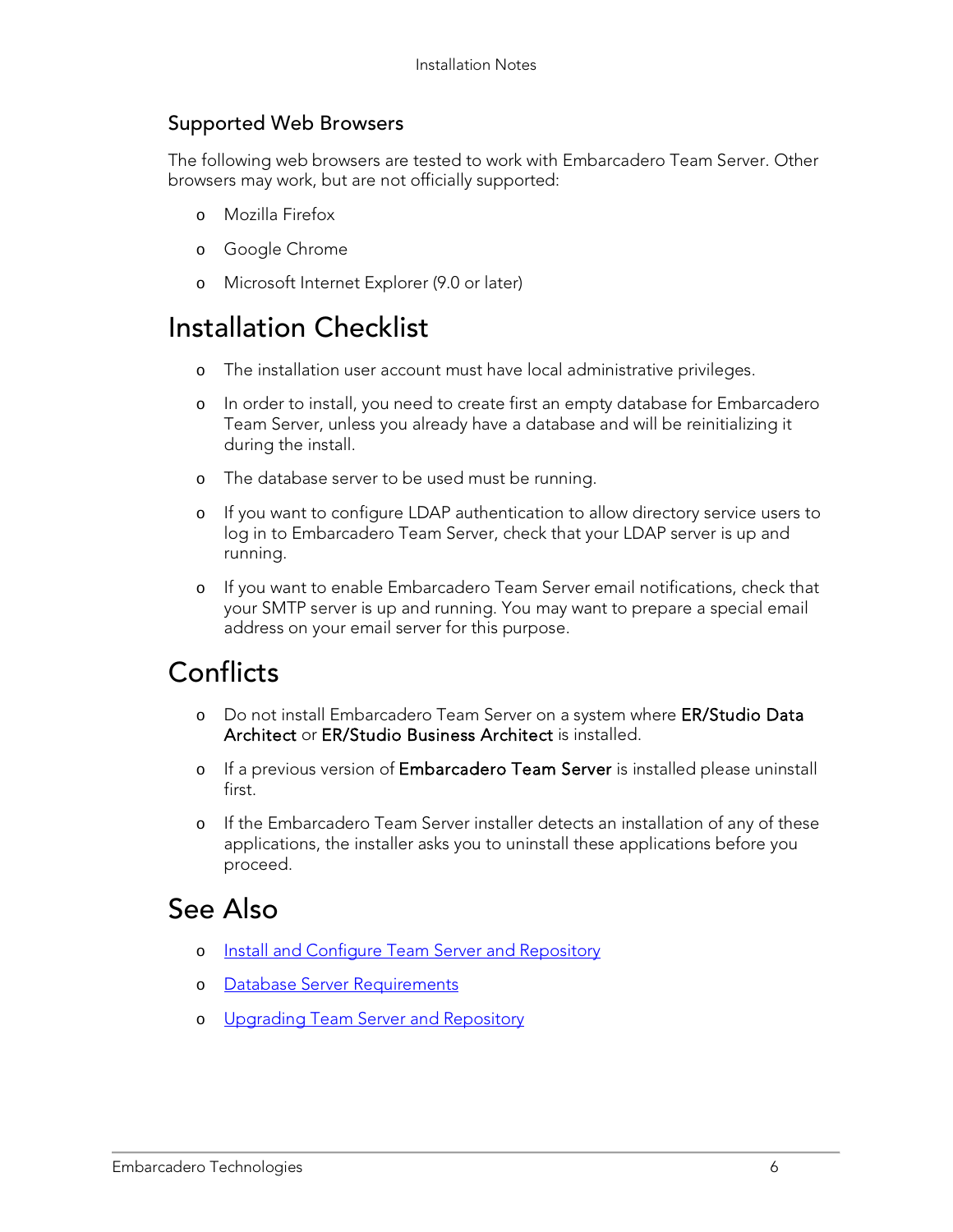## <span id="page-6-0"></span>Database Server Requirements

### <span id="page-6-1"></span>Supported Database Platforms

Team Server and Model Repository database may run on any of the following database platforms:

- o Microsoft SQL Server 2008 to 2014.
- o Oracle 11g and 12c.
- o IBM DB2 UDB 9.x and 10.x Server.

Note: Monitoring functionality is not supported in IBM DB2 databases.

#### <span id="page-6-2"></span>Important Information

- o Ensure that the database is set to case-insensitive, as case-sensitive is not supported. Also set the SQL Server Configuration Properties to allow SQL Server authentication. Embarcadero Team Server only supports SQL Server Authentication.
- o When using SQL Server ensure the SQL Server Agent is running.
- o Team Server on SQL Server only supports the following communication protocols:

Shared Memory

TCP/IP

Named Pipes

o If you are upgrading using Oracle you need to increase the number of processes (connections) to 200 before running.

### See Also

o [Installation Notes](#page-3-0)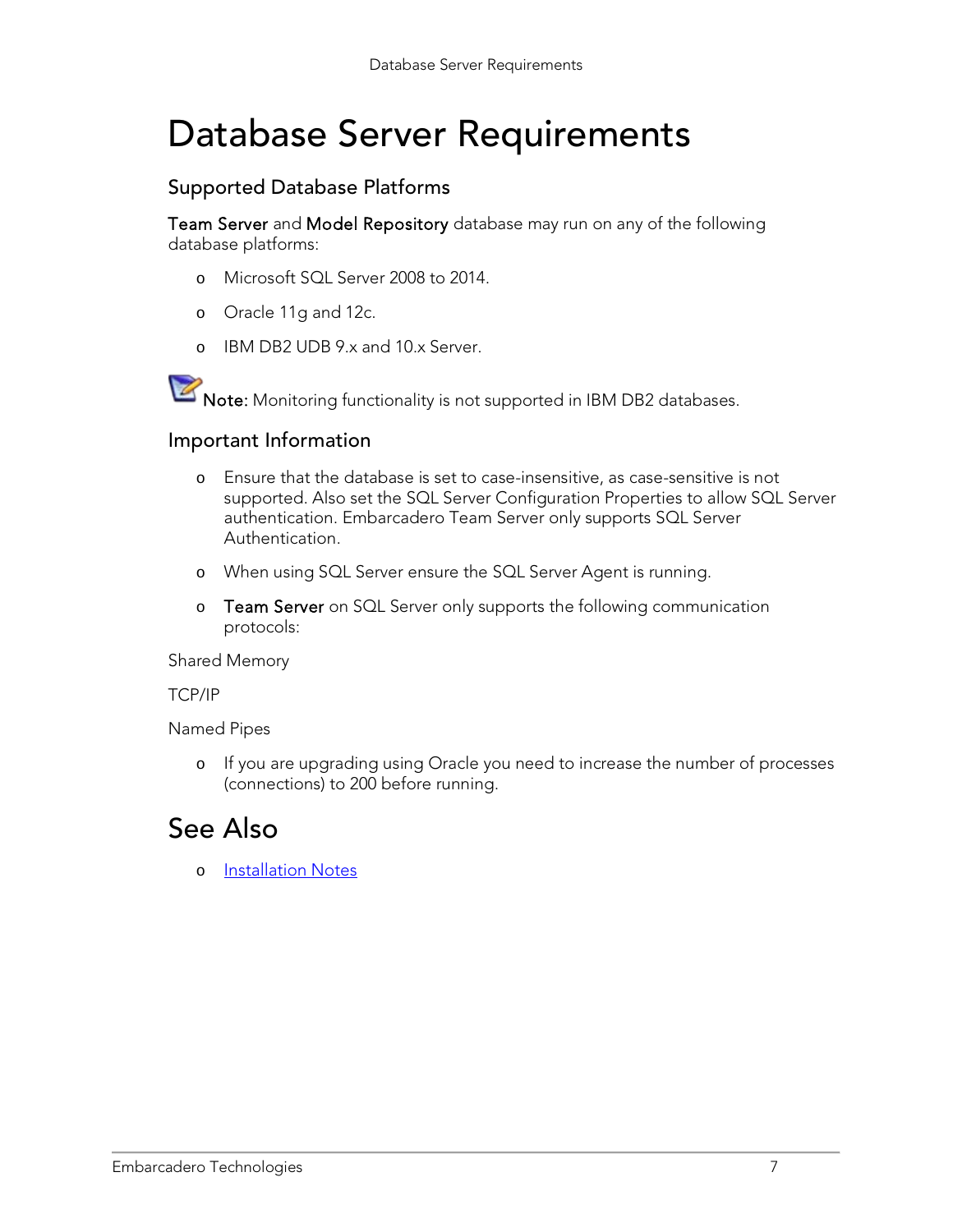## <span id="page-7-0"></span>Install and Configure Team Server and Repository

Please ensure that you have read the **Installation Notes** before proceeding.

To install Embarcadero Team Server and Repository you need to run the new installer and follow the steps. You need a user with administrative privileges to run the installation wizard.

In this page you can find detailed information about the different steps of the installation wizard.

Note: You may have to create a blank database prior to starting the installation, please check the **Installation Checklist** 

1. Run the installation wizard. Select I agree...and click Install.

| 76 |                                                                          | Embarcadero Team Server 2016 Setup |  |
|----|--------------------------------------------------------------------------|------------------------------------|--|
|    | Team Server 2016                                                         |                                    |  |
|    | You must agree to the license terms before you can install this product. |                                    |  |
|    | I agree to the license terms and conditions                              |                                    |  |
|    |                                                                          |                                    |  |

Note: In case you need to change the default Port or the Install location, please click Options previous to Install.

2. In the configurator Welcome Page use Admin/Admin (case sensitive) as the login and password and click *Login* to start the configuration wizard.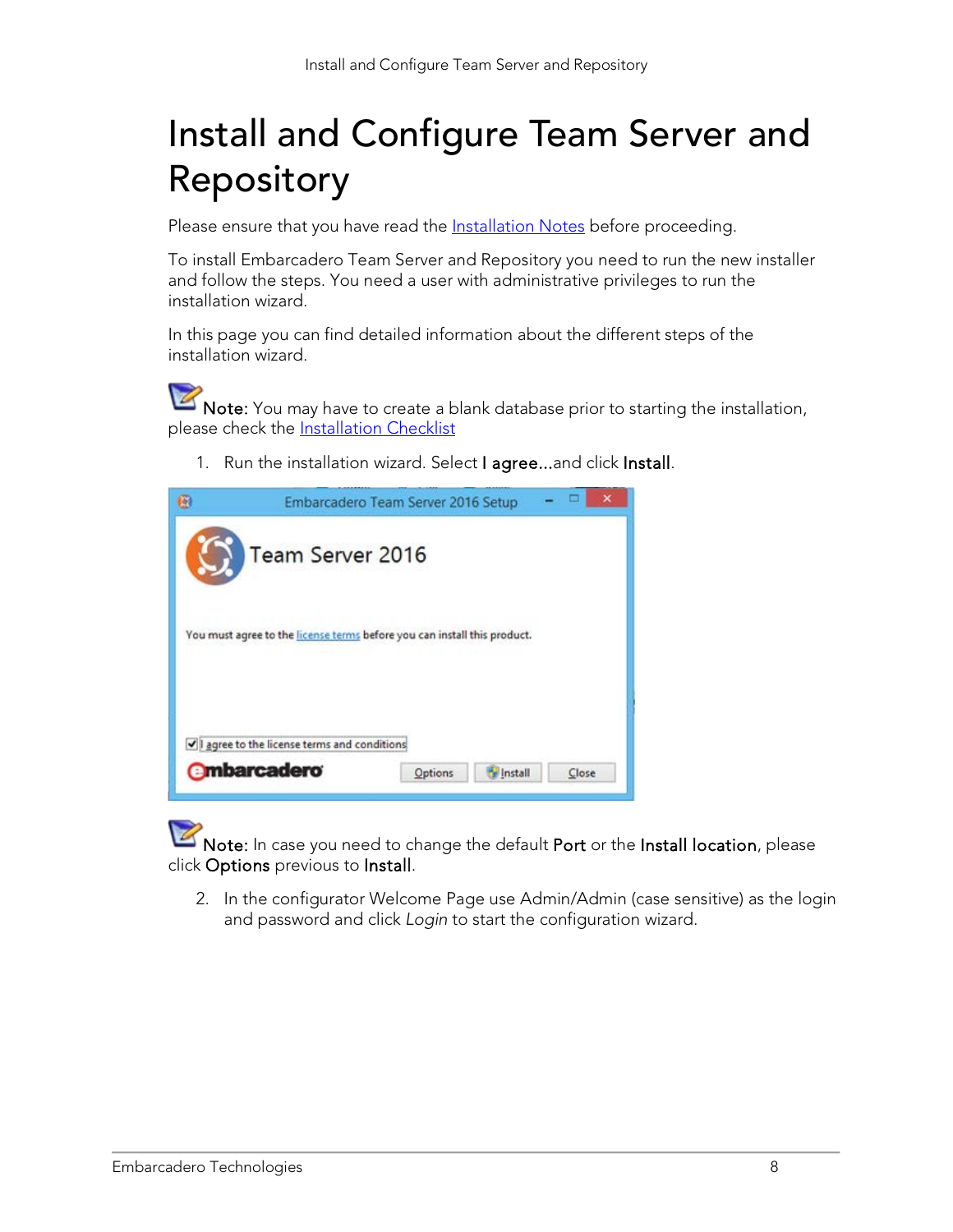|  | <b>Welcome to the Configurator</b> |                     |  |
|--|------------------------------------|---------------------|--|
|  | <b>Username</b>                    |                     |  |
|  | Admin                              |                     |  |
|  | Password                           |                     |  |
|  |                                    | $\hat{\phantom{a}}$ |  |
|  | Remember me                        | Log In              |  |

3. In the Repository page click on Select DBMS to start Database configuration.

| <b>e</b> mbarcadero         |                                                                                      |
|-----------------------------|--------------------------------------------------------------------------------------|
| Home<br>Glossaries<br>Terms | <b>ER Objects</b><br>People<br><b>ER Tools</b><br><b>Data Sources</b><br><b>Apps</b> |
| Repository                  | <b>Repository Setup</b>                                                              |
| <b>Accounts</b>             | Please, select a supported DBMS to setup repository.                                 |
| <b>HTTPS</b>                | <b>Select DBMS</b><br>Cancel                                                         |
| Single Sign-On              |                                                                                      |
| <b>Notification</b>         |                                                                                      |
| License                     |                                                                                      |
|                             |                                                                                      |

- 4. In the Repository Setup page you need to specify the information to connect to your Repository database:
	- 1. Select the DBMS type.
	- 2. Complete the information about the Repository database:

Note: If you have installed Team Server, CONNECT or Portal in the past, please see [Upgrading Team Server and Repository.](#page-16-0)

- 1. In the Host Name: Port field, enter the hostname of the machine that contains the Repository database. The port number appears by default. Change it if needed.
- 2. In the Login field, enter the username to access the Repository database.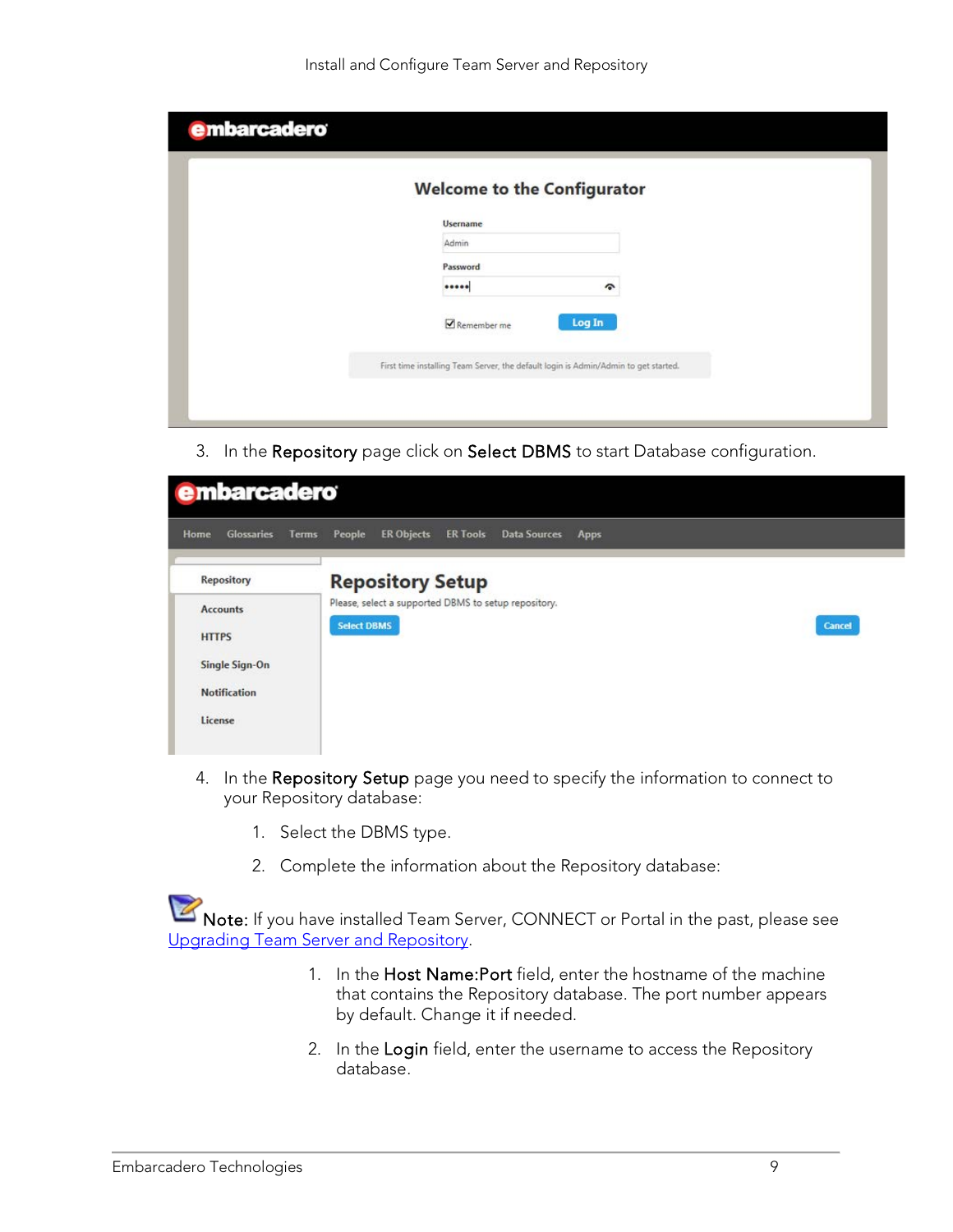- 3. In the Password field, enter the password for the user specified earlier.
- 4. On the DataBase field, enter the name of the database that you have previously created to be your Repository database.
- 5. Login credentials to be used by Team Server to interact with database(case-sensitive):
	- **EXEC** Leave it in blank to keep using Admin/Admin to log into Embarcadero Team Server.
	- If you want to modify the super user login to Embarcadero Team Server introduce the information. If login does not exist it will be created.

Additional Notes: Depending on the database platform that you selected previously, complete the following fields:

If you selected Oracle:

- On the SID field, enter your database identifier.
- **If you selected Use Oracle Service Name, SID** field will be Oracle Service Name. Enter the service name you use.

If you selected Microsoft SQL Server:

- If the database server is a named instance, specify the **Host Name** in the format HostName\NamedInstanceName. For example, DEWKBOW01\DBServer.
- Optionally, for Microsoft SQL Server only, you can check "Use SSL" to enable the Secure Sockets Layer (SSL) communication protocol, which encrypts messages. When SSL is enabled, Embarcadero Team Server uses ports 80 and 443 for secure communications.
- It is possible to have the installer create your MSSQL database for you at this point. If you enter the name of a non-existent database, the installer will pop up a confirmation window and then create the database.
	- 3. Click Next to continue.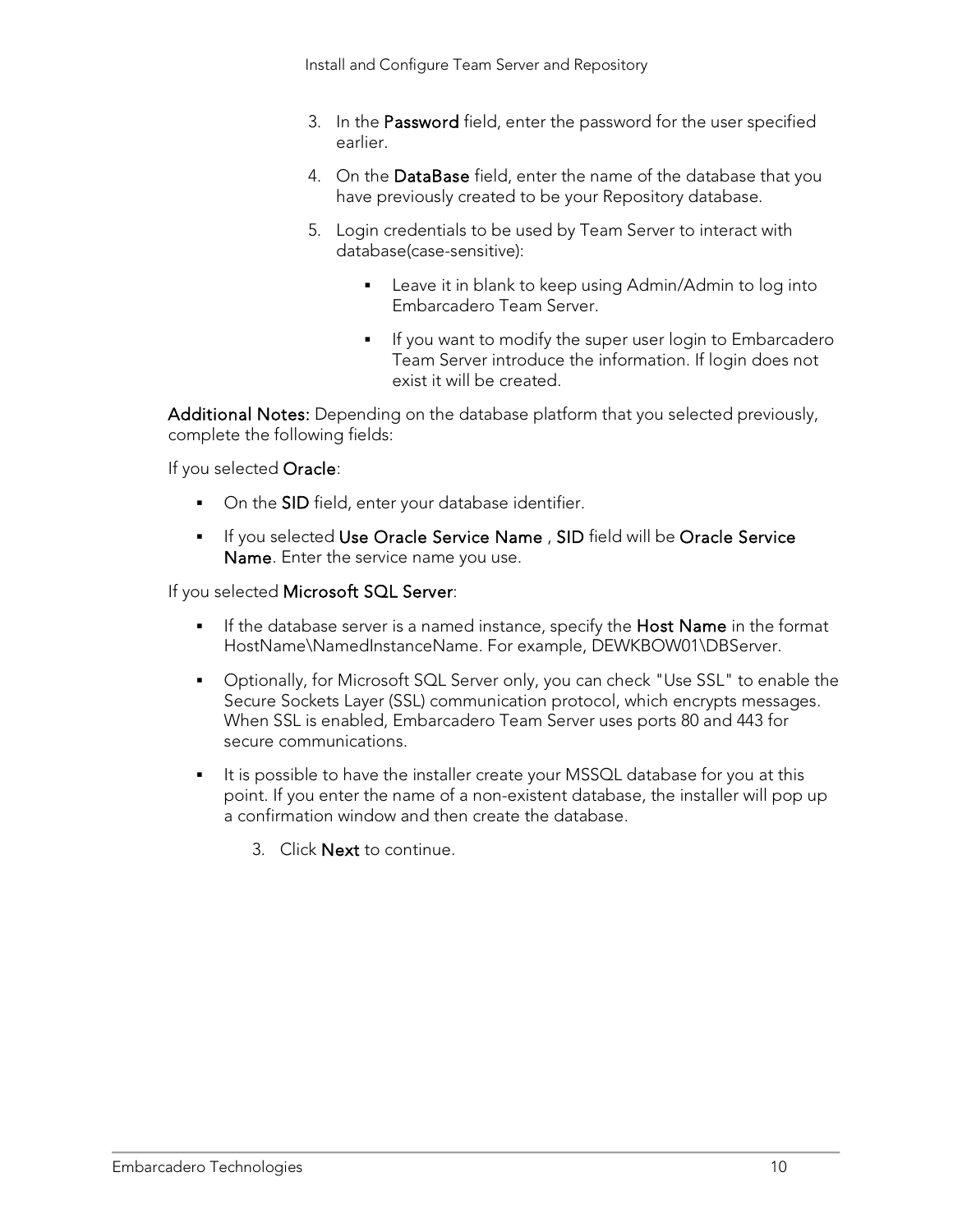| Repository          | <b>Repository Setup</b>                                                      |      |                                                                                                                   |  |
|---------------------|------------------------------------------------------------------------------|------|-------------------------------------------------------------------------------------------------------------------|--|
| <b>Accounts</b>     | Please select the DBMS type you would like to use for Team Server repository |      |                                                                                                                   |  |
|                     | O Oracle 11g-12c                                                             |      |                                                                                                                   |  |
| <b>HTTPS</b>        | MS SQL Server 2008-2014                                                      |      |                                                                                                                   |  |
|                     |                                                                              |      | O IBM UDB 9.x-10.x (DB2 will not work with Performance IQ, choose either SQL Server or Oracle to host repository) |  |
| Single Sign-On      | Read about configuring ER/Studio Repository database »                       |      |                                                                                                                   |  |
| <b>Notification</b> | <b>Repository DB</b>                                                         |      |                                                                                                                   |  |
|                     | If you have installed Team Server, CONNECT or Portal in                      |      |                                                                                                                   |  |
| License             | the past.                                                                    |      |                                                                                                                   |  |
|                     | Specify location of Team Server database if it exists                        |      |                                                                                                                   |  |
|                     | <b>Host Name:Port</b>                                                        |      |                                                                                                                   |  |
|                     | ESVMLAURAM01W7X\SQLEXPRESS                                                   | 1433 |                                                                                                                   |  |
|                     | Use SSL                                                                      |      |                                                                                                                   |  |
|                     | Authentication, create database privilege required                           |      |                                                                                                                   |  |
|                     | Login                                                                        |      |                                                                                                                   |  |
|                     | sa                                                                           |      |                                                                                                                   |  |
|                     |                                                                              |      |                                                                                                                   |  |
|                     | Password                                                                     |      |                                                                                                                   |  |
|                     |                                                                              |      |                                                                                                                   |  |
|                     | Database                                                                     |      |                                                                                                                   |  |
|                     | teamserver                                                                   |      |                                                                                                                   |  |
|                     | Use existing tables or create them if they do not exist                      |      |                                                                                                                   |  |
|                     | O Overwrite existing tables or create them if they do not exist              |      |                                                                                                                   |  |
|                     | Login credentials to be used by Team Server to interact with database        |      |                                                                                                                   |  |
|                     |                                                                              |      |                                                                                                                   |  |
|                     | · If login does not exist it will be created                                 |      |                                                                                                                   |  |
|                     | · Leave blank to use login specified above                                   |      |                                                                                                                   |  |
|                     | Login                                                                        |      |                                                                                                                   |  |
|                     | Admin                                                                        |      |                                                                                                                   |  |
|                     | Password                                                                     |      |                                                                                                                   |  |
|                     |                                                                              | ÷    |                                                                                                                   |  |

- 5. In the Accounts page:
	- 1. In the Windows User field, enter the name of a Windows user that Embarcadero Team Server can use to log in to the system. The user account must have local administrative privileges. The name should be in the format "machine\_name\username".
	- 2. In the Password field, enter the password of the Windows user.
	- 3. Login credentials to be used by Team Server to interact with repository(case-sensitive):
		- **EXELG** 1 Leave it in blank to keep using Admin/Admin to log into ER/Studio Repository.
		- **I** If you want to modify the super user login to enter into ER/Studio Repository introduce the information. If login does not exist it will be created.
	- 4. Click Next to continue.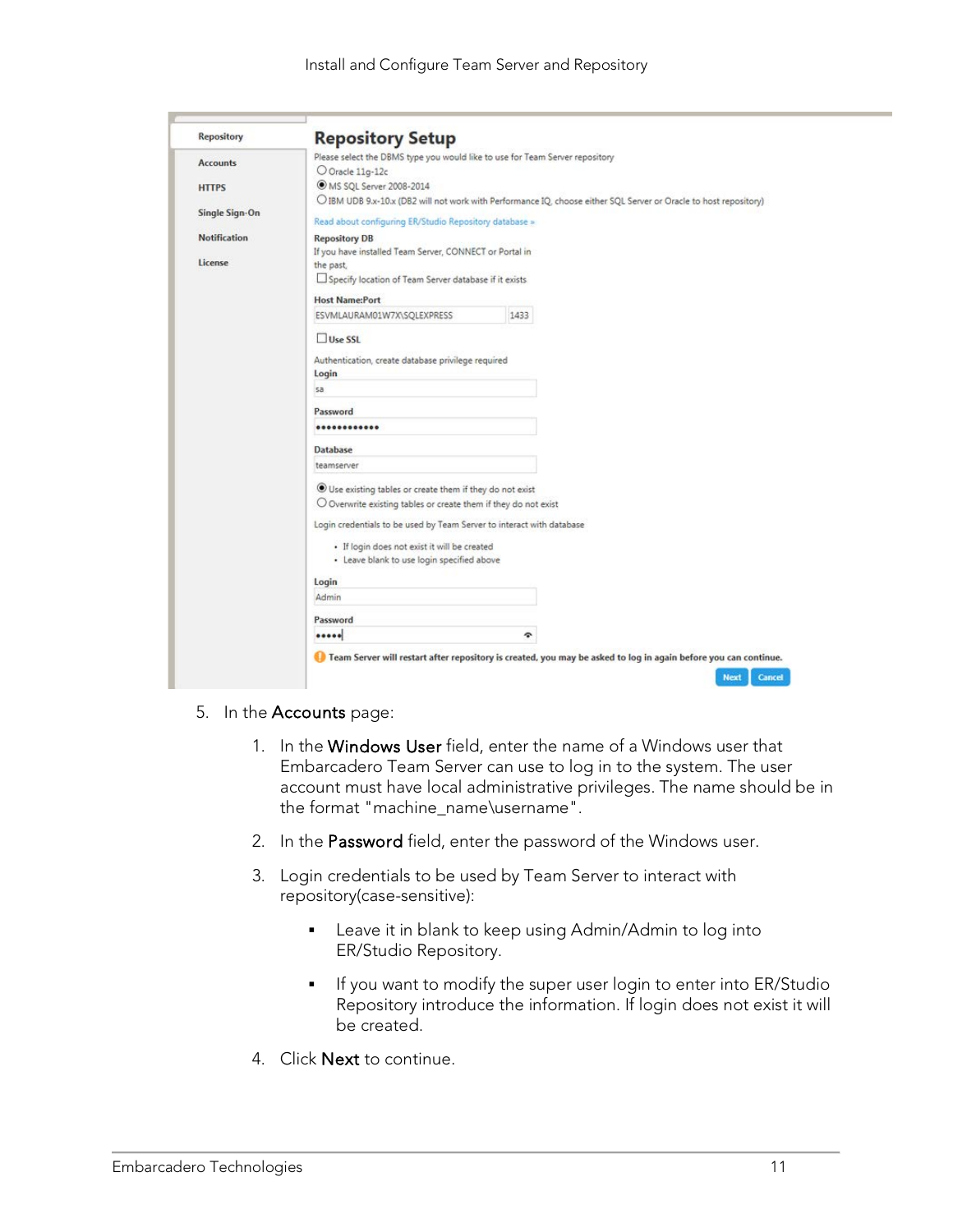| <b>Repository</b>   | <b>Windows Service Account</b>                                                                                                                                                                                |
|---------------------|---------------------------------------------------------------------------------------------------------------------------------------------------------------------------------------------------------------|
| <b>Accounts</b>     | Specify the user name and password that Team Server should run under. A valid user account is required.                                                                                                       |
| <b>HTTPS</b>        | Windows User Access Control must be turned off in order for Team Server to work properly                                                                                                                      |
| Single Sign-On      | Windows User (domain\user name)                                                                                                                                                                               |
|                     | lauraserver\Admin                                                                                                                                                                                             |
| <b>Notification</b> | Password                                                                                                                                                                                                      |
|                     |                                                                                                                                                                                                               |
| License             |                                                                                                                                                                                                               |
|                     | <b>ER/Studio Model Repository Account</b><br>Have you changed the admin login password for ER/Studio Model Repository from Admin/Admin? If so specify updated<br>credentials.<br><b>Model Repository User</b> |
|                     | Admin                                                                                                                                                                                                         |
|                     | <b>Model Repository Password</b>                                                                                                                                                                              |

- 6. In the HTTPS Setup page you can optionally choose to enable HTTPS (SSL). It is recommended that you enable secure communications as this will keep your password transmissions secure.
	- 1. Optionally, select Enable Secure Communication (HTTPS) to enable it.
	- 2. If you do not have SSL set up on your server, you can click the Self-Signed button to take you through the short wizard which will create a Keystore file allowing you to use encryption.
		- Fill out the fields of the *Self-Signed wizard* and click Generate. The Keystore file will be created in the location of your choosing.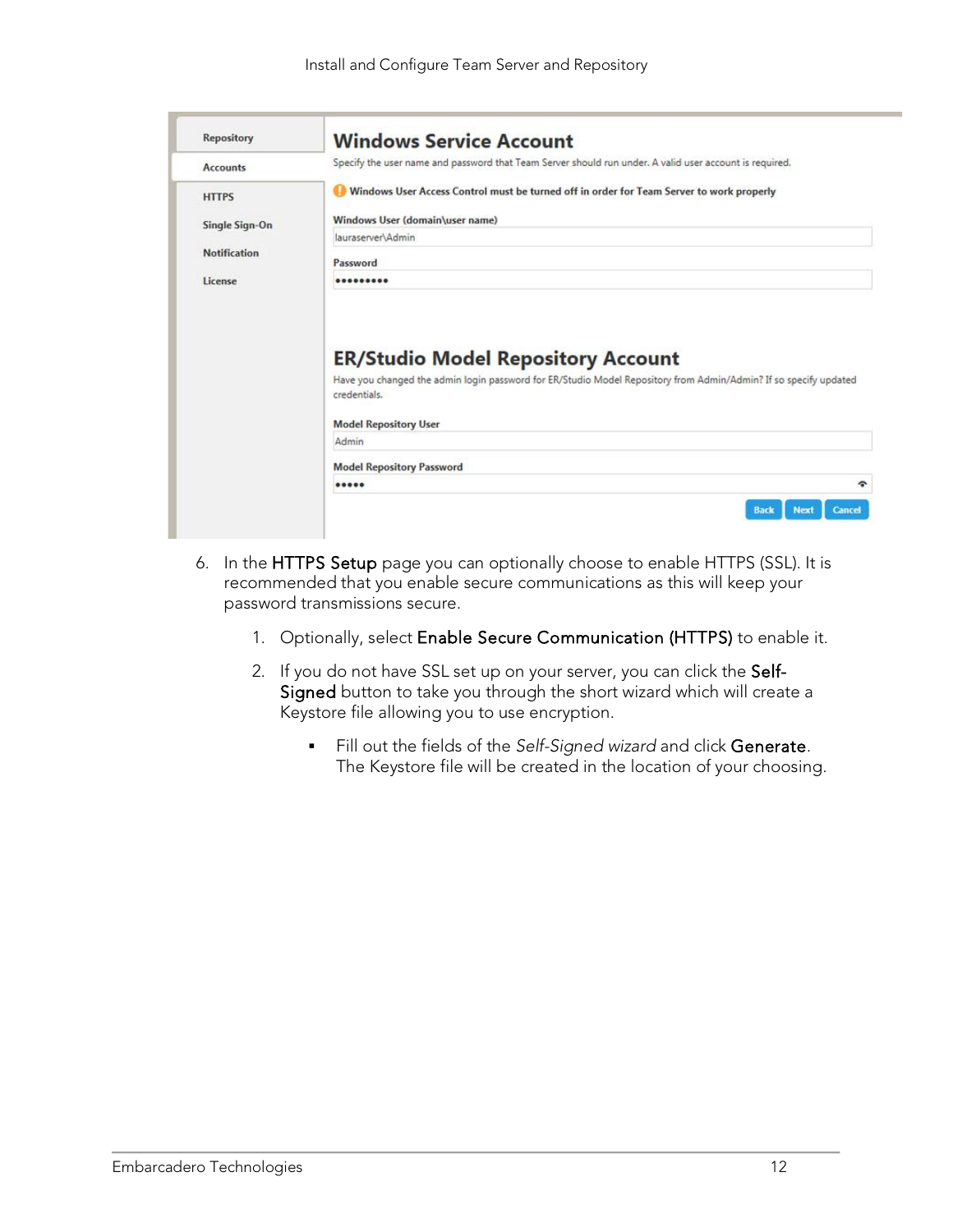| <b>Self-Signed Certificate</b>                               | $\mathcal{H}$      |
|--------------------------------------------------------------|--------------------|
| <b>Keystore Password</b>                                     |                    |
| 000000                                                       |                    |
| <b>Confirm Keystore Password</b>                             |                    |
| 00000000                                                     |                    |
| <b>First and Last Name</b>                                   |                    |
| Laura Munoz                                                  |                    |
| <b>Organizational Unit</b>                                   |                    |
| Doc                                                          |                    |
| <b>Organization Name</b>                                     |                    |
| Embt                                                         |                    |
| <b>City or Locality</b>                                      |                    |
| Elche                                                        |                    |
| <b>State or Province</b>                                     |                    |
| Alicante                                                     |                    |
| <b>Two-letter Country Code</b>                               |                    |
| ES                                                           |                    |
| <b>Path To Keystore File</b>                                 |                    |
| C:\Embarcadero\Embarcadero Team Server 2016\connect.keystore |                    |
|                                                              |                    |
|                                                              | Generate<br>Cancel |

- 3. If you already have SSL set up on your server, directly enter the information required.
- 4. Click Next.

| <b>HTTPS Setup (Optional)</b><br>It is recommended to protect communication via HTTPS (SSL). If you do not have a certificate for this machine or domain you can test secure communication using self-signed certificate. |  |
|---------------------------------------------------------------------------------------------------------------------------------------------------------------------------------------------------------------------------|--|
| Enable Secure Communication (HTTPS)                                                                                                                                                                                       |  |
| <b>HTTPS Port</b>                                                                                                                                                                                                         |  |
| 443                                                                                                                                                                                                                       |  |
| <b>Keystore Password</b>                                                                                                                                                                                                  |  |
| ۰<br>                                                                                                                                                                                                                     |  |
| <b>Path To Keystore File</b>                                                                                                                                                                                              |  |
| C:\Embarcadero\Embarcadero Team Server 2016\connect.keystore                                                                                                                                                              |  |
| Self-Signed<br>Cancel<br>Back<br>Next                                                                                                                                                                                     |  |
|                                                                                                                                                                                                                           |  |

- 7. In the Single Sign-On via LDAP page, optionally, check Use LDAP server for authentication to use the *Lightweight Directory Access Protocol* (LDAP) and enable the ability for users to [log in to Embarcadero Team Server](http://docwiki.embarcadero.com/TeamServer/ERStudio/2016/en/Connecting_to_Embarcadero_Team_Server) using their domain username and password. You can enable LDAP authentication anytime [later:](#page-15-0)
	- 1. In the LDAP URL field, enter the URL of the server running LDAP.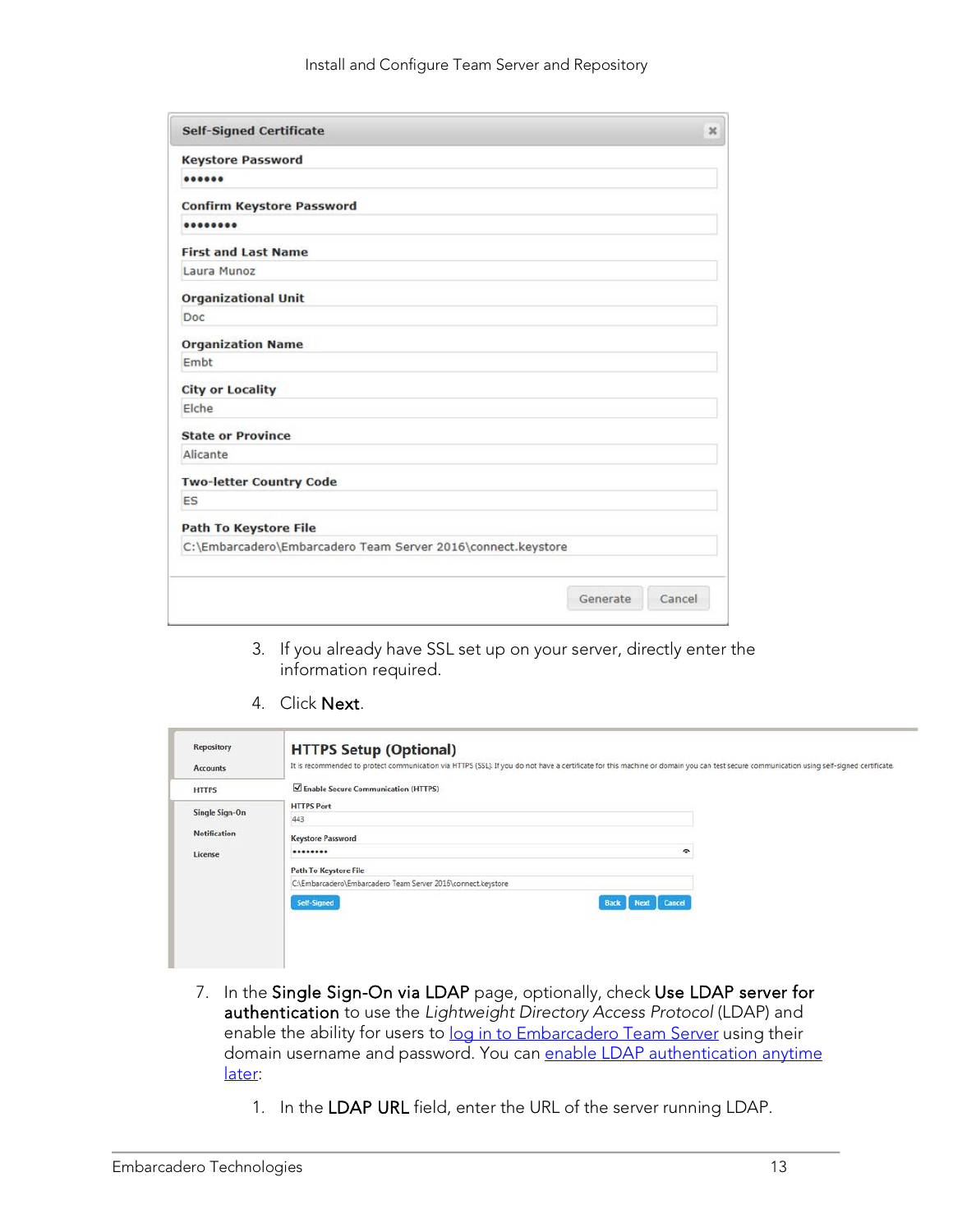2. In the Manager DN field, enter the distinguished name for the user that is used to authenticate users. Embarcadero Team Server uses this to connect to the LDAP server and validate user credentials. For example, CN=administrator,CN=Users,DC=mydomain,DC=com.

Note: In this example, administrator has been used. In which case, Users is defined as a container rather than an organizational unit as is the Microsoft Active Directory default. Your user accounts may be in an organizational unit, in this case you would specify it differently, for example, CN=user1,OU=sales,DC=mydomain,DC=com.

- 3. In the Manager Password field, enter the password for the administrative user.
- 4. In the Search Base DN field, enter the name of the root node in LDAP from which to search for users. For example, CN=Users,DC=mydomain,DC=com.
- 5. In the Search Attribute field, enter the attribute in LDAP holding the user's login name. For example, sAMAccountName (for ActiveDirectory).
- 6. In the Test User/Password field, enter the username and password of a sample user to attempt to authenticate against the LDAP server. The installer uses this information to validate the given LDAP information before moving to the next page.
- 7. Click Test Connection. If it is ok, this will enable Next button.

| <b>HTTPS</b>        | V Use LDAP server for authentication               |                                      |
|---------------------|----------------------------------------------------|--------------------------------------|
| Single Sign-On      | <b>LDAP URL</b>                                    |                                      |
|                     | Idap://10.10.1.110                                 |                                      |
| <b>Notification</b> | <b>Manager DN</b>                                  |                                      |
| License             | cn=administrator, cn=users, dc=embarcadero, dc=com |                                      |
|                     | <b>Manager Password</b>                            |                                      |
|                     |                                                    |                                      |
|                     | Search Base                                        |                                      |
|                     | dc=embarcadero, dc=com                             |                                      |
|                     | <b>Search Attribute</b>                            |                                      |
|                     | sAMAccountName                                     |                                      |
|                     | <b>Test User</b>                                   |                                      |
|                     | lauram                                             |                                      |
|                     | <b>Test Password</b>                               |                                      |
|                     | ************                                       | ۰                                    |
|                     | <b>Test connection</b>                             | Next<br><b>Cancel</b><br><b>Back</b> |

8. Click Next.

8. In the Notification Enablement page, optionally, check Enable Email Notifications via SMTP to allow users to send search results and reports by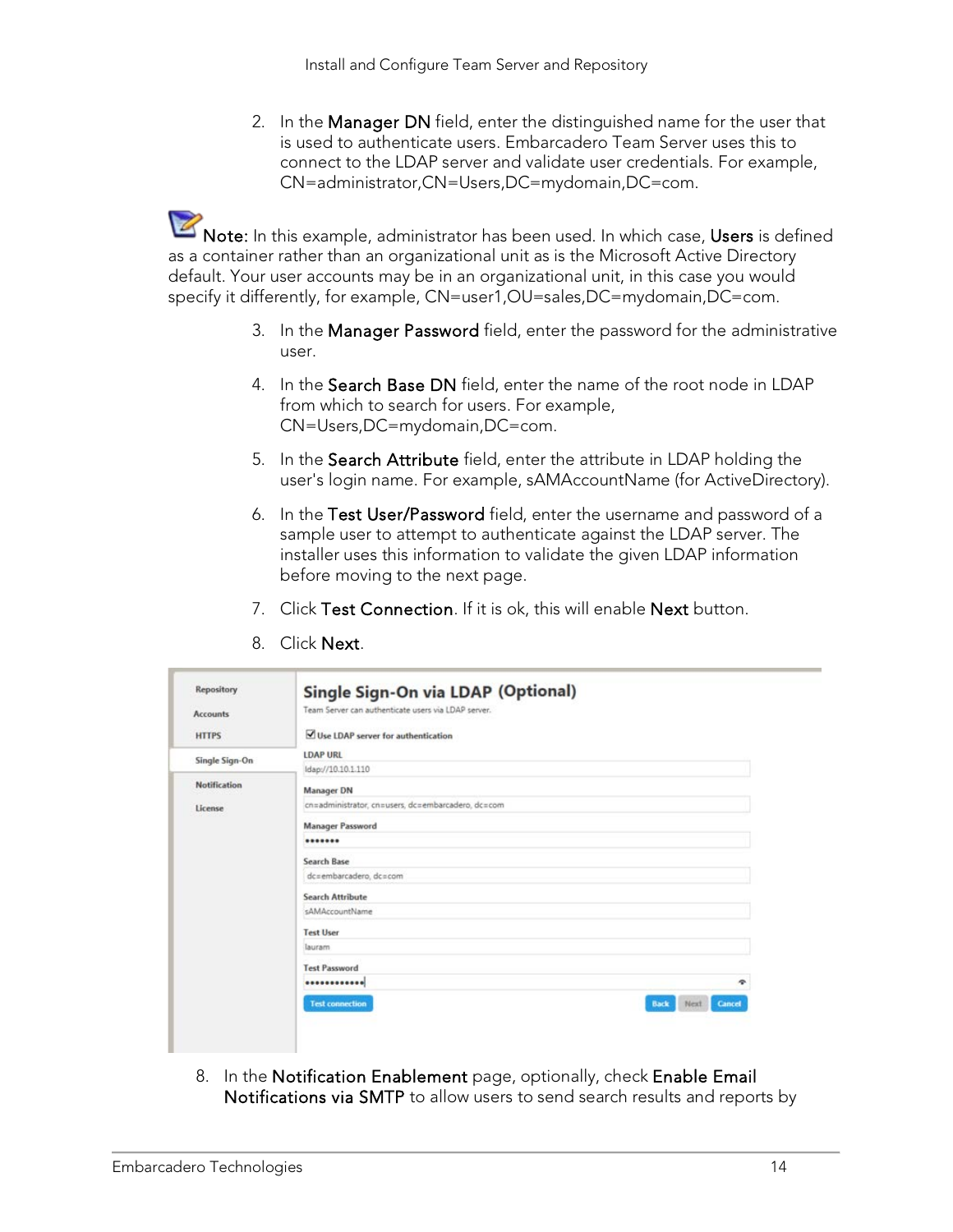email directly from Embarcadero Team Server. You can [enable notifications](#page-15-0)  [anytime later:](#page-15-0)

- 1. In the Email Address field, enter the email address that you want to use as the sender of the emails sent from Embarcadero Team Server. You may want to prepare a special email address on your email server for this purpose.
- 2. In the Server/Port field, enter the host name of the email server (for example: ETMAIL01), the fully qualified network name (for example: ETMAIL01.embarcadero.com), or the IP address (for example: 10.10.23.250) and the port number where the email server is listening. The default port is 25.
- 3. Optionally, check "Requires Authentication" if your email server requires authentication. When you check this option User Name and Password fields are highlighted. Fill them with the required values to authenticate Embarcadero Team Server against your STMP server.
- 4. Click Next.

| Repository          | <b>Notification Enablement (Optional)</b>                                                   |                        |
|---------------------|---------------------------------------------------------------------------------------------|------------------------|
| <b>Accounts</b>     | Enable Email Notifications via SMTP                                                         |                        |
| <b>HTTPS</b>        | Team Server can use SMTP to send notifications and alerts to users.<br><b>Email Address</b> |                        |
| Single Sign-On      | teamserver@esvmlauram02.com                                                                 |                        |
| <b>Notification</b> | Server:Port                                                                                 |                        |
|                     | 192.168.95.110                                                                              | 25                     |
| License             | $Use TIS$<br>$\nabla$ Requires Authentication                                               |                        |
|                     | <b>User Name</b>                                                                            |                        |
|                     | teamserver                                                                                  |                        |
|                     | Password                                                                                    |                        |
|                     |                                                                                             |                        |
|                     |                                                                                             | Cancel<br>Back<br>Next |

- 9. In the Retrieve a License page you can register your licenses.
	- 1. In the EDN Login or Email Address field enter your existing Developer Network account. If you need a new user account click Create Account. Fill in the required information.
	- 2. In the Password field enter your EDN password.
	- 3. Specify the serial number to register in the Serial Number field.
	- 4. Click Next.

Note: If you have license file please use Import from file button to register.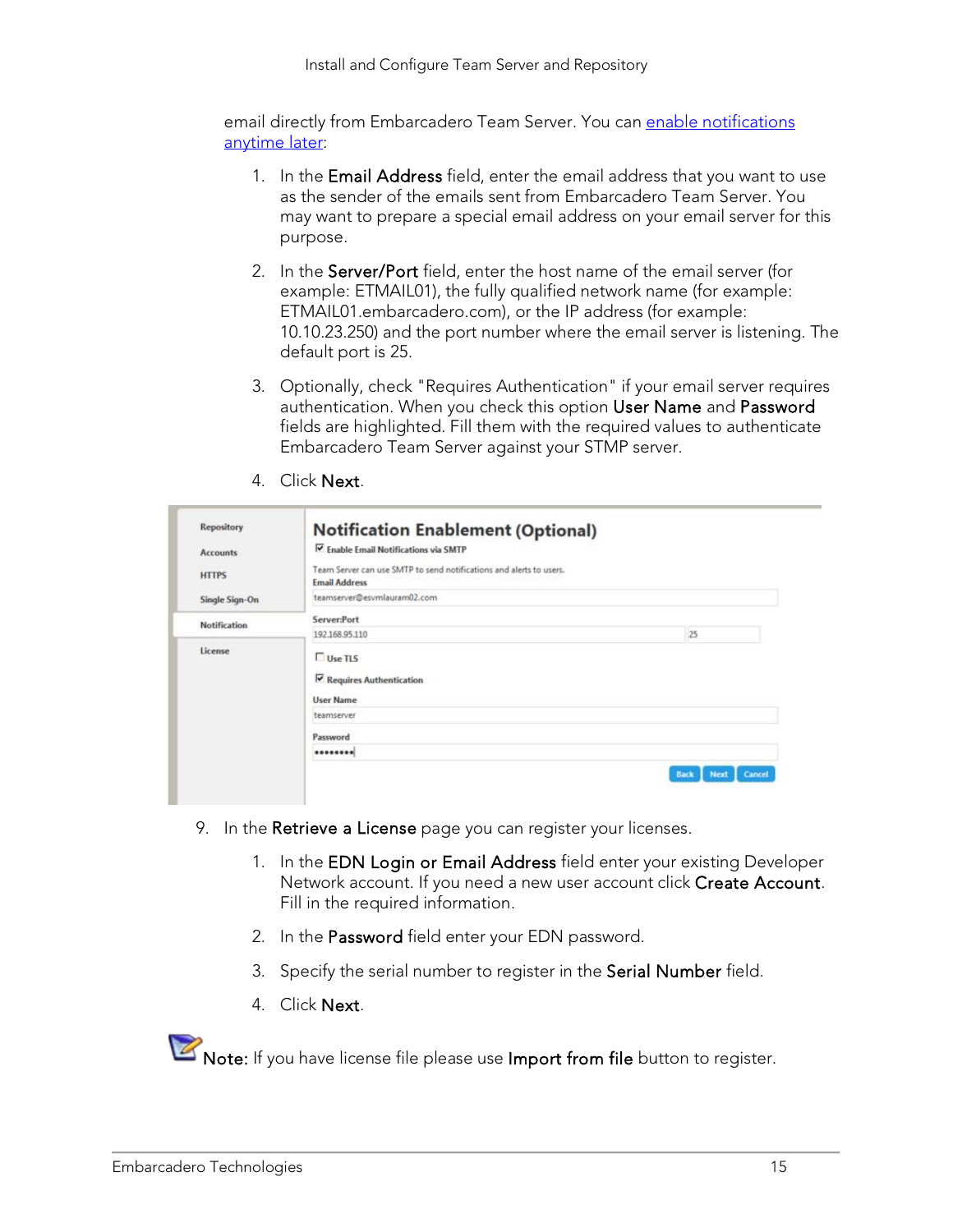| Repository          | <b>Retrieve a License (Optional)</b>                                                                                |                |
|---------------------|---------------------------------------------------------------------------------------------------------------------|----------------|
| <b>Accounts</b>     | Using your Embarcadero Developer Network (EDN) account you can retrieve your<br>purchased license or start a trial. |                |
| <b>HTTPS</b>        |                                                                                                                     |                |
| Single Sign-On      | <b>EDN Login or Email Address</b>                                                                                   |                |
|                     | laura.munozembarcadero.com                                                                                          | Create         |
| <b>Notification</b> |                                                                                                                     | <b>Account</b> |
| License             | Password<br>                                                                                                        |                |
|                     | Serial Number                                                                                                       |                |
|                     | CIVER-TILIESP-ESSPOI-HOLD                                                                                           |                |
|                     | <b>Request Trial</b>                                                                                                |                |
|                     |                                                                                                                     |                |
|                     | Trouble connecting? Use Embarcadero Web Registration                                                                |                |
|                     | <b>Import from file</b><br><b>Cancel</b><br><b>Next</b><br>Back                                                     |                |
|                     |                                                                                                                     |                |

Embarcadero Team Server and Model Repository are now installed and configured on your system.

#### <span id="page-15-0"></span>Modify Configuration

You can modify the configuration at any moment:

- o Use Configure Team Server. From Windows: Start > All Programs > Embarcadero Team Server 2016 > Configure Team Server
- o Select My Setting > Configurator once you are logged as Admin in Embarcadero Team Server.

- o [Tomcat Configuration Application](http://docwiki.embarcadero.com/TeamServer/ERStudio/2016/en/Tomcat_Configuration_Application)
- o [Upgrading Team Server and Repository](#page-16-0)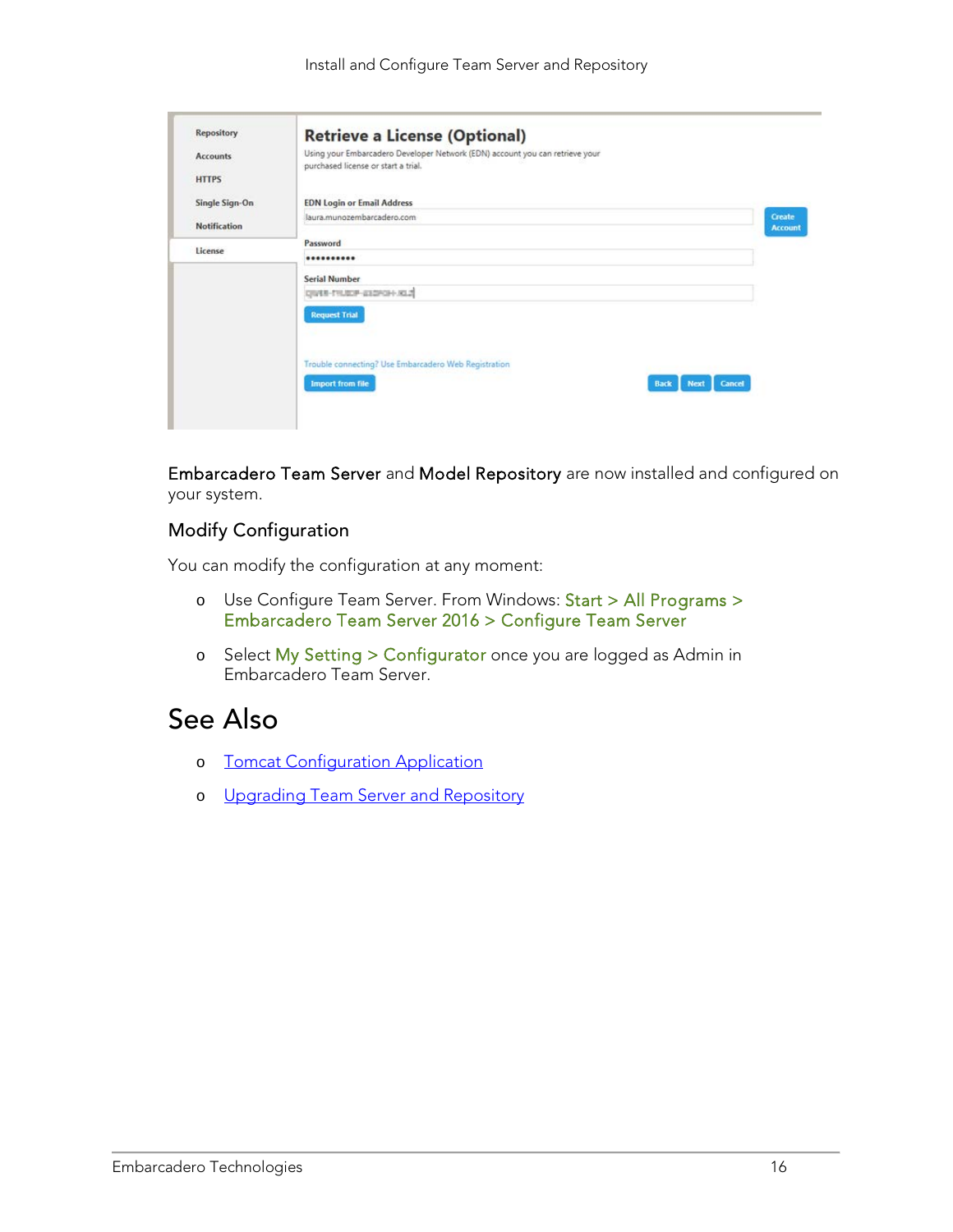## <span id="page-16-0"></span>Upgrading Team Server and Repository

This Upgrade Guide provides important information regarding the process of upgrading from previous versions using the new Team Server installer which includes Model Repository .

Note: Please note that with this new installer Model Repository and Team Server will be installed in the same server machime. If in your current installation they are on separate machines please be sure to uninstall both before upgrading. Run upgrade on the machine that was previously running Team Server.

## <span id="page-16-1"></span>Preparing Repository Upgrade

#### <span id="page-16-2"></span>User preparations

- 1. Ensure you have backed up all your.dm1 files.
- 2. Check in all your diagrams and objects. If you try to check in a file from the previous version with the same name as a current file, the current file will become corrupted.
- 3. Rename all local copies of Repository diagrams in the active file directory as follows:
	- 1. Choose Repository > Options.
	- 2. Make note of the Active File Directory.
	- 3. Switch to the Windows Explorer and rename all the diagrams in the Active File Directory in order to protect them of being overwriten. Example: *Backup\_diagramname.dm1*

#### <span id="page-16-3"></span>Administrator preparations

- 1. Ensure no one is logged into the Repository.
- 2. Backup the current Repository database.
- 3. [Uninstall](http://docwiki.embarcadero.com/TeamServer/ERStudio/2016/en/Uninstalling_ER/Studio_Repository) previous version.
- 4. Restart the Repository host computer.

Note: If you are upgrading from a Repository version prior to 4.0, you can delete the C:\Program Files\Embarcadero\Repository\Data directory. This directory is not used with Repository versions 4.0 and later.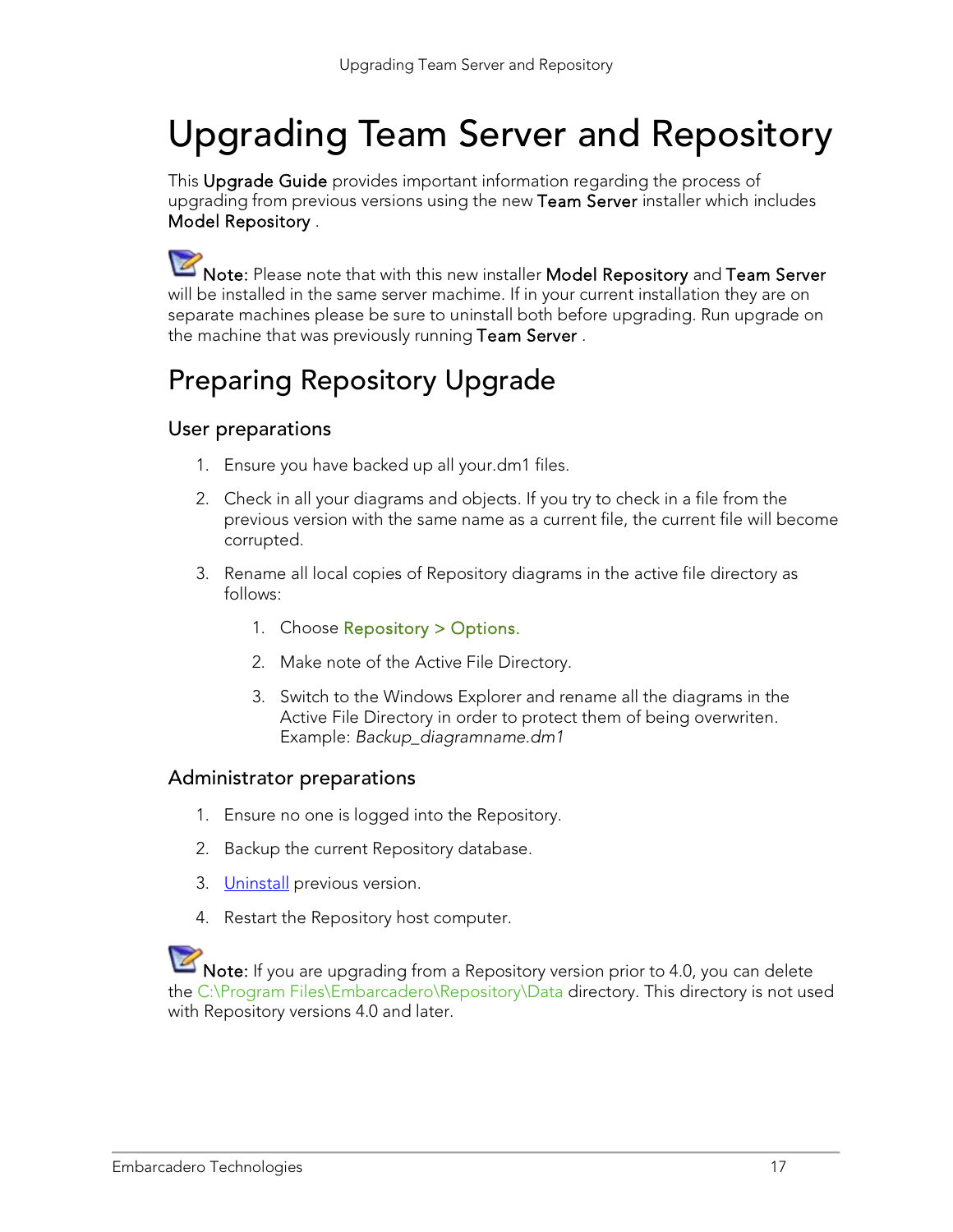#### <span id="page-17-0"></span>Upgrades from ER/Studio Repository 6.5/6.6 users to ER/Studio Repository 6.7

Keep the following in mind when updating for this release:

- o Only a service upgrade is required. The installer will perform this step.
- o No diagram data version upgrade is required. [User preparations](#page-16-2) are not required.
- o There are no database changes from version 6.5 or 6.6.

#### <span id="page-17-1"></span>Upgrades from ER/Studio Repository 6

- o [Prepare](#page-16-1) Repository to upgrade
- o The Repository services and your existing database will be upgraded to the current version.

#### <span id="page-17-2"></span>Upgrades from ER/Studio Repository prior to 6

- o [Prepare](#page-16-1) Repository to upgrade
- o The Repository upgrade must be done incrementally from one major version to the next until the target version is reached. You cannot skip major versions during the Repository upgrade as the installer for each major version only contains the database changes between the new version and the previous one. When upgrading from earlier versions, such as from 5.5 to Repository 6.7, you must first upgrade the Repository to version 6.0 using the separate installer, that will update the database, uninstall version 6.0, then upgrade to 6. using the new installer.
- o Once the Repository upgrade is complete you should upgrade your diagrams with the latest version of ER/Studio Data Architect.

### <span id="page-17-3"></span>Preparing Team Server Upgrade

<span id="page-17-4"></span>[Uninstall](http://docwiki.embarcadero.com/TeamServer/ERStudio/2016/en/Uninstalling_ER/Studio_Team_Server) previous version.

#### Upgrading from Embarcadero Team Server 4.0.x or CONNECT 3.0.x

- o We always recommend backing up your data before starting the process. You may have to back up your database and export your [Glossaries](http://docwiki.embarcadero.com/TeamServer/ERStudio/2016/en/Glossaries) and [Terms.](http://docwiki.embarcadero.com/TeamServer/ERStudio/2016/en/Terms)
- o The installer will automatically back up and use your existing add-on license files.

#### <span id="page-17-5"></span>Upgrading from ER/Studio Portal 2.0.x

If your previous installation is ER/Studio Portal 2.x, you will need to back up your licenses manually.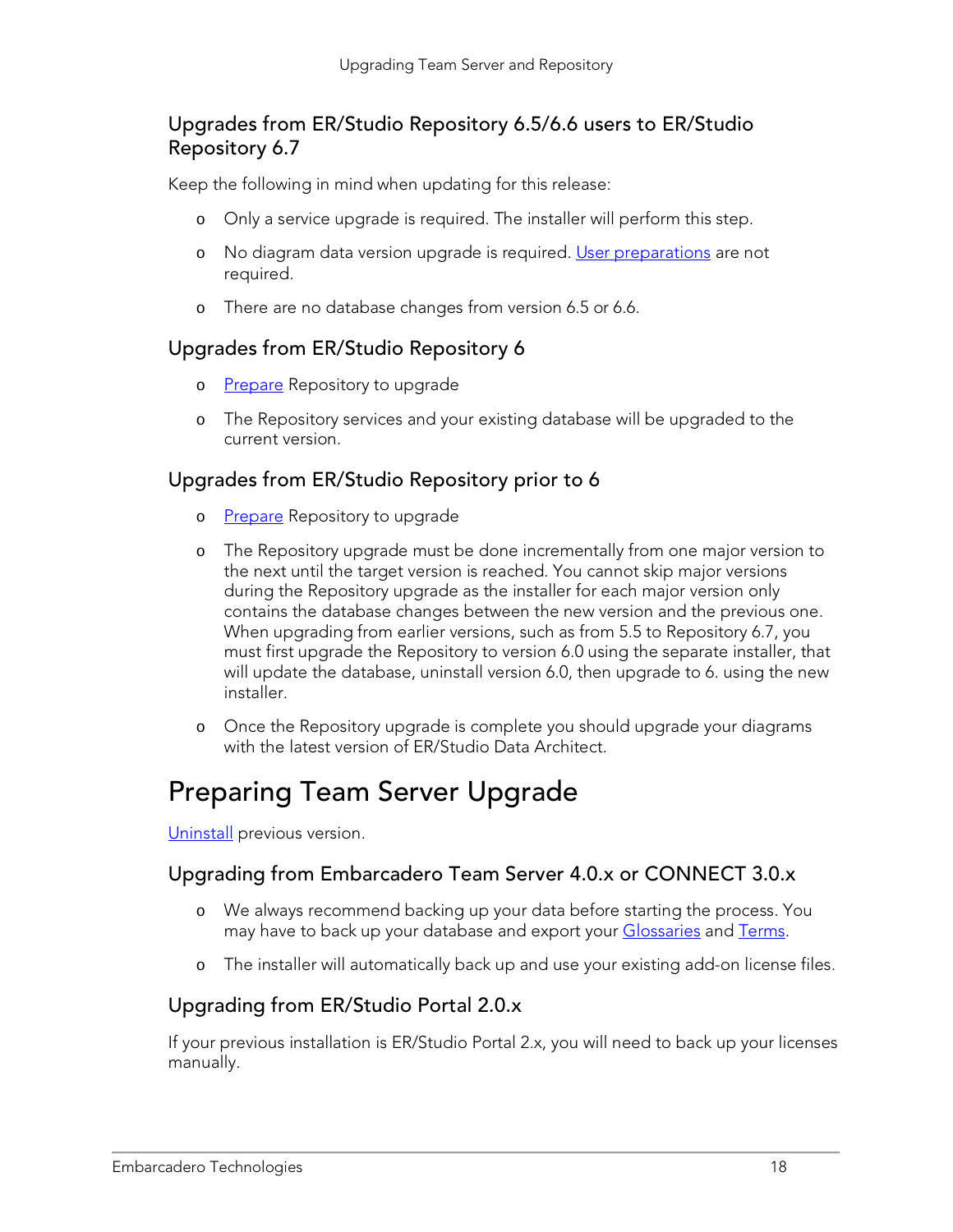Make a copy of the license files, for example: license.txt, ao 12345678.txt or .slip until the upgrade has completed. Then copy to the license folder in the installation directory of the new Embarcadero Team Server installation folder.

Depending on your installation location, you can find the license file in the program directory. For example: C:\Embarcadero\ERStudio Portal 2.0\license

- o If you have already used the uninstaller, you may also have a license backup in the following location:
	- 32-bit Windows: C:\Program Files (x86)\Common Files\ersEnterprisePortalBackup\license
	- 64-bit Windows: C:\Program Files\Common Files\ersEnterprisePortalBackup\license

After copying over the license.txt file to the license folder within the installation folder of Embarcadero Team Server, [log in to Embarcadero Team Server](http://docwiki.embarcadero.com/TeamServer/ERStudio/2016/en/Connecting_to_Embarcadero_Team_Server) as Admin, select My Settings > Admin > Licenses and click Refresh for Embarcadero Team Server to recognize your licenses.

### <span id="page-18-0"></span>Upgrade configuration

If you have installed Team Server, CONNECT or Portal in the past you need to specify the information to connect to its database. The new installer will copy the Team Server database tables into the Model Repository database. After which both Model Repository and Team Server Web will share the same database.

- 1. Check repository setup, and introduce repository database information.
- 2. Select Specify location for Team Server database..., this will expand the information fields to include Team Server database information.
- 3. Fill the fields with the Team Server database information with the same structure than you have introduce previously for repository database.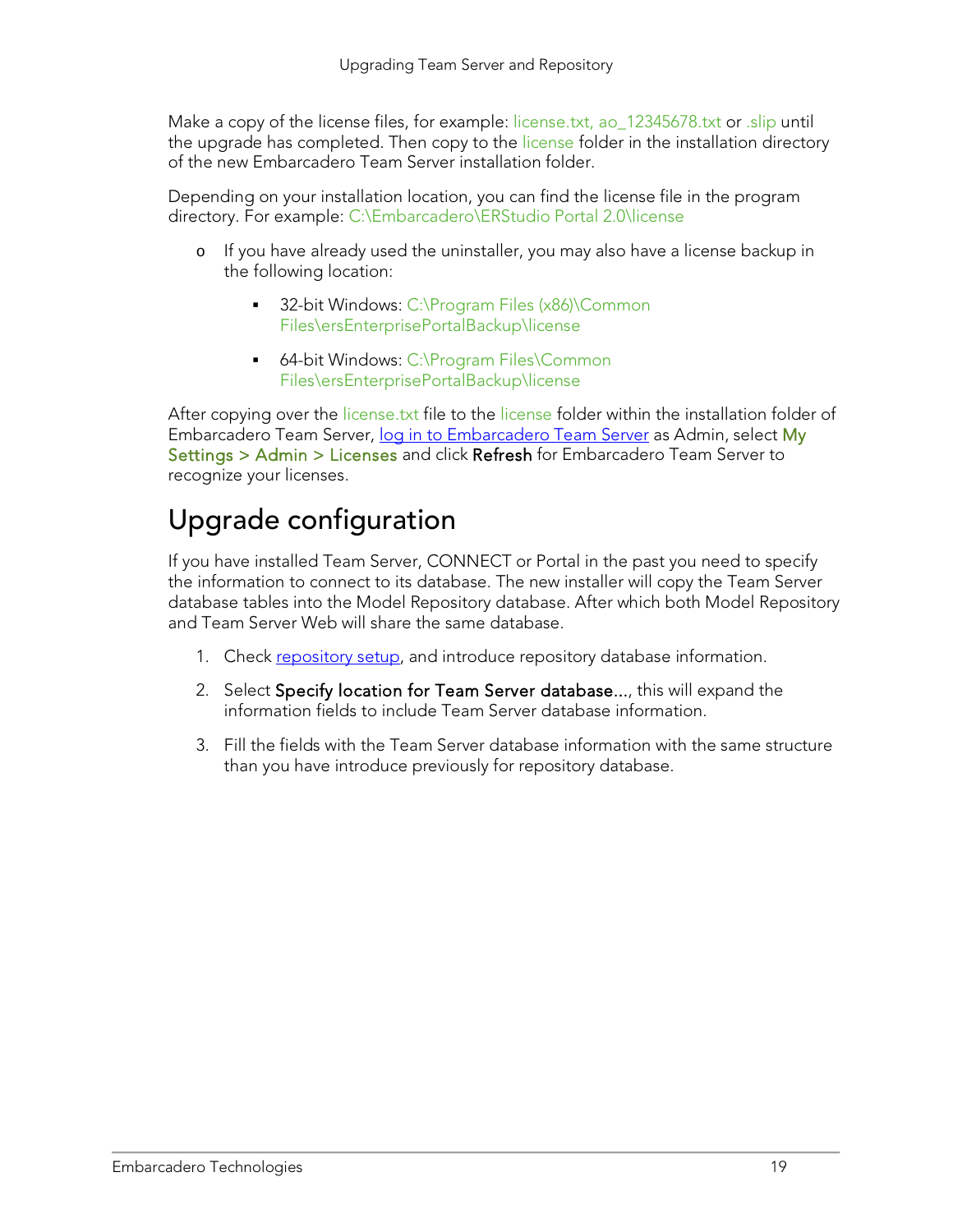#### Upgrading Team Server and Repository

| Read about configuring ER/Studio Repository database » |  |  |  |
|--------------------------------------------------------|--|--|--|
|--------------------------------------------------------|--|--|--|

| <b>Repository DB</b>                                        |      | <b>Report DB</b>                                                                                                                                   |      |  |  |
|-------------------------------------------------------------|------|----------------------------------------------------------------------------------------------------------------------------------------------------|------|--|--|
| If you have installed Team Server, CONNECT or Portal in     |      | If you originally installed Portal with a separate Solution                                                                                        |      |  |  |
| the past                                                    |      | database.                                                                                                                                          |      |  |  |
| Specify location of Team Server database if it exists       |      | Specify location of Solution database if it exists<br>Team Server database will be merged into Model<br>Repository, after which it can be removed. |      |  |  |
| <b>Host Name:Port</b>                                       |      |                                                                                                                                                    |      |  |  |
| ESVMLAURAM01W7X\SQLEXPRESS                                  | 1433 |                                                                                                                                                    |      |  |  |
|                                                             |      | <b>Host Name:Port</b>                                                                                                                              |      |  |  |
| Use SSL                                                     |      | ESVMLAURAM01W7X\SQLEXPRESS                                                                                                                         | 1433 |  |  |
| Authentication, create database privilege required<br>Login |      | Use SSL                                                                                                                                            |      |  |  |
| sa                                                          |      | Authentication, create database privilege required                                                                                                 |      |  |  |
| Password                                                    |      | Login                                                                                                                                              |      |  |  |
|                                                             |      | sa                                                                                                                                                 |      |  |  |
|                                                             |      | Password                                                                                                                                           |      |  |  |
| Database                                                    |      |                                                                                                                                                    |      |  |  |
| Combined                                                    |      |                                                                                                                                                    |      |  |  |
|                                                             |      | Database                                                                                                                                           |      |  |  |
|                                                             |      | TeamServer403                                                                                                                                      |      |  |  |
|                                                             |      |                                                                                                                                                    |      |  |  |

 $\textcircled{\small{\textbf{0}}}$  Use existing tables or create them if they do not exist

 $\bigcirc$  Overwrite existing tables or create them if they do not exist

Login credentials to be used by Team Server to interact with database

- · If login does not exist it will be created
- · Leave blank to use database admin
- 4. If your Portal installation was using a separate Solution database, select Specify the location of Solution database...
- 5. Specify Portal Solution database details so the tables can also be copied to the Model Repository database.

| <b>Repository DB</b><br>If you have installed Team Server, CONNECT or Portal in<br>the past.<br>Specify location of Team Server database if it exists<br><b>Host Name:Port</b> |      | <b>Report DB</b><br>If you originally installed Portal with a separate Solution<br>database.<br>Specify location of Solution database if it exists<br>Team Server database will be merged into Model<br>Repository, after which it can be removed. |      | <b>Solution DB</b><br><b>Host Name:Port</b>                 |      |  |
|--------------------------------------------------------------------------------------------------------------------------------------------------------------------------------|------|----------------------------------------------------------------------------------------------------------------------------------------------------------------------------------------------------------------------------------------------------|------|-------------------------------------------------------------|------|--|
|                                                                                                                                                                                |      |                                                                                                                                                                                                                                                    |      | ESVMLAURAM01W7X\SQLEXPRESS                                  | 1433 |  |
|                                                                                                                                                                                |      |                                                                                                                                                                                                                                                    |      | Use SSL                                                     |      |  |
| ESVMLAURAM01W7X\SQLEXPRESS                                                                                                                                                     | 1433 | <b>Host Name:Port</b>                                                                                                                                                                                                                              |      | Authentication, create database privilege required<br>Login |      |  |
| Use SSL<br>Authentication, create database privilege required<br>Login                                                                                                         |      | ESVMLAURAM01W7X\SQLEXPRESS                                                                                                                                                                                                                         | 1433 | Sã.                                                         |      |  |
|                                                                                                                                                                                |      | Use SSL                                                                                                                                                                                                                                            |      | Password                                                    |      |  |
| 5a                                                                                                                                                                             |      | Authentication, create database privilege required<br>Login                                                                                                                                                                                        |      |                                                             |      |  |
|                                                                                                                                                                                |      |                                                                                                                                                                                                                                                    |      | <b>Database</b>                                             |      |  |
| Password                                                                                                                                                                       |      | sa                                                                                                                                                                                                                                                 |      | SolDB                                                       |      |  |
|                                                                                                                                                                                |      | Password                                                                                                                                                                                                                                           |      |                                                             |      |  |
| <b>Database</b>                                                                                                                                                                |      |                                                                                                                                                                                                                                                    |      |                                                             |      |  |
| Combined                                                                                                                                                                       |      |                                                                                                                                                                                                                                                    |      |                                                             |      |  |
|                                                                                                                                                                                |      | Database                                                                                                                                                                                                                                           |      |                                                             |      |  |
|                                                                                                                                                                                |      | RepDB                                                                                                                                                                                                                                              |      |                                                             |      |  |

 $\bigcirc$  Overwrite existing tables or create them if they do not exist

Login credentials to be used by Team Server to interact with database

· If login does not exist it will be created

· Leave blank to use database admin

Note for Oracle: Once the upgrade is done, the alias in the tnsnames file must be updated to point the new database server in case you had Team Server and Repository old databases in different machines.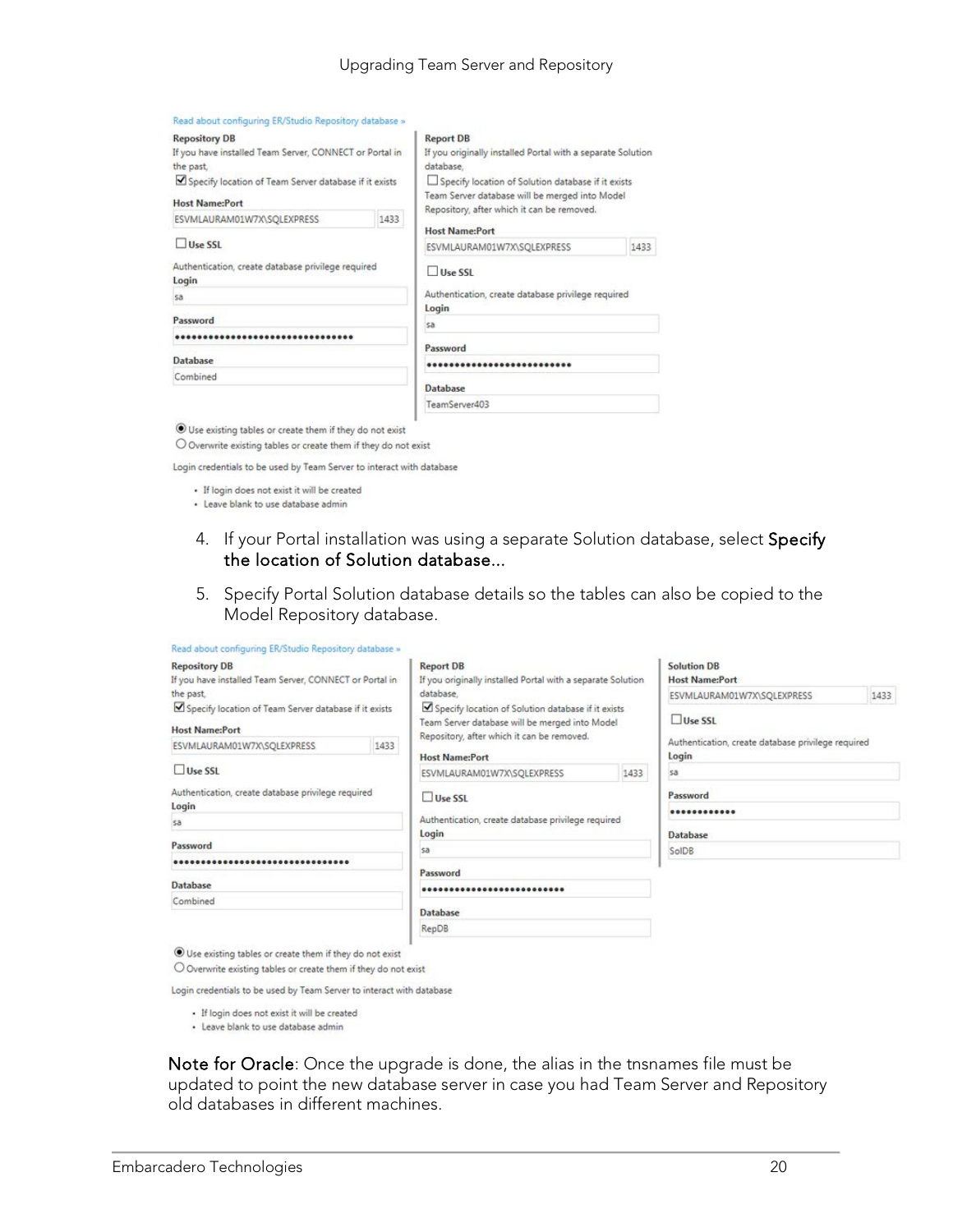Note for DB2: Once the upgrade is done, create a System DSN with the ODBC Data Source Administrator to point the new database server in case you had Team Server and Repository old databases in different machines.

### <span id="page-20-0"></span>After you upgrade Embarcadero Team Server

- o [Update the search index.](#page-21-0)
- o [Update reports.](#page-22-0)
- o Click Update Solution [Repository](http://docwiki.embarcadero.com/TeamServer/ERStudio/2016/en/Repository_Management) in My Settings > Admin > Repository [Management.](http://docwiki.embarcadero.com/TeamServer/ERStudio/2016/en/Repository_Management)

Wait until a message of successful update appears.

### <span id="page-20-1"></span>Important Notes

- o Always backup databases before upgrading.
- o Upgrading diagrams can be time consuming and memory intensive. The number and size of the diagrams managed in the upgraded dictates how long the upgrade process takes.
- o Regardless of the process that you must follow to back up your licenses, which depends on the previous version that you are upgrading from and other factors, after you restore your licenses in your new installation, you must [log in](http://docwiki.embarcadero.com/TeamServer/ERStudio/2016/en/Connecting_to_Embarcadero_Team_Server) as a super [user](http://docwiki.embarcadero.com/TeamServer/ERStudio/2016/en/Overview_of_User_Roles%23Super_User) and use the **Manage Users** page to assign different types of available licenses to your users.

- o [Install and Configure Team Server and Repository](#page-7-0)
- o [Uninstalling Embarcadero Team Server](#page-23-0)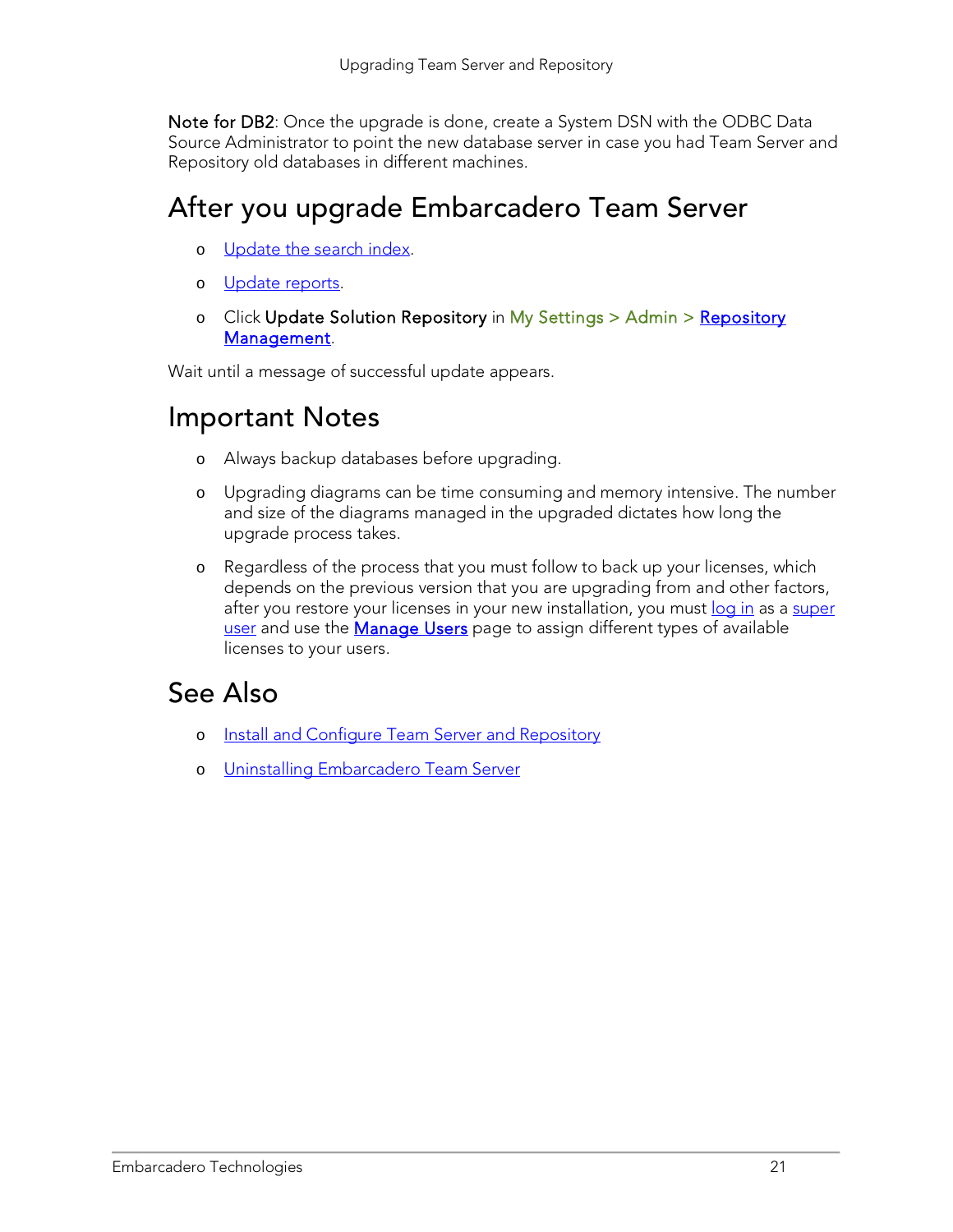## <span id="page-21-0"></span>Updating the Search Index

To update the search index:

- o Select My Settings > Admin > [Repository Management.](http://docwiki.embarcadero.com/TeamServer/ERStudio/2016/en/Repository_Management)
- o Click Update Search Index (
- o Click OK on the confirmation dialog that appears.

A dialog box appears confirming that Embarcadero Team Server successfully completed the task.

- o [Configuring the Search Index](http://docwiki.embarcadero.com/TeamServer/ERStudio/2016/en/Configuring_the_Search_Index)
- o [Repository Management](http://docwiki.embarcadero.com/TeamServer/ERStudio/2016/en/Repository_Management) page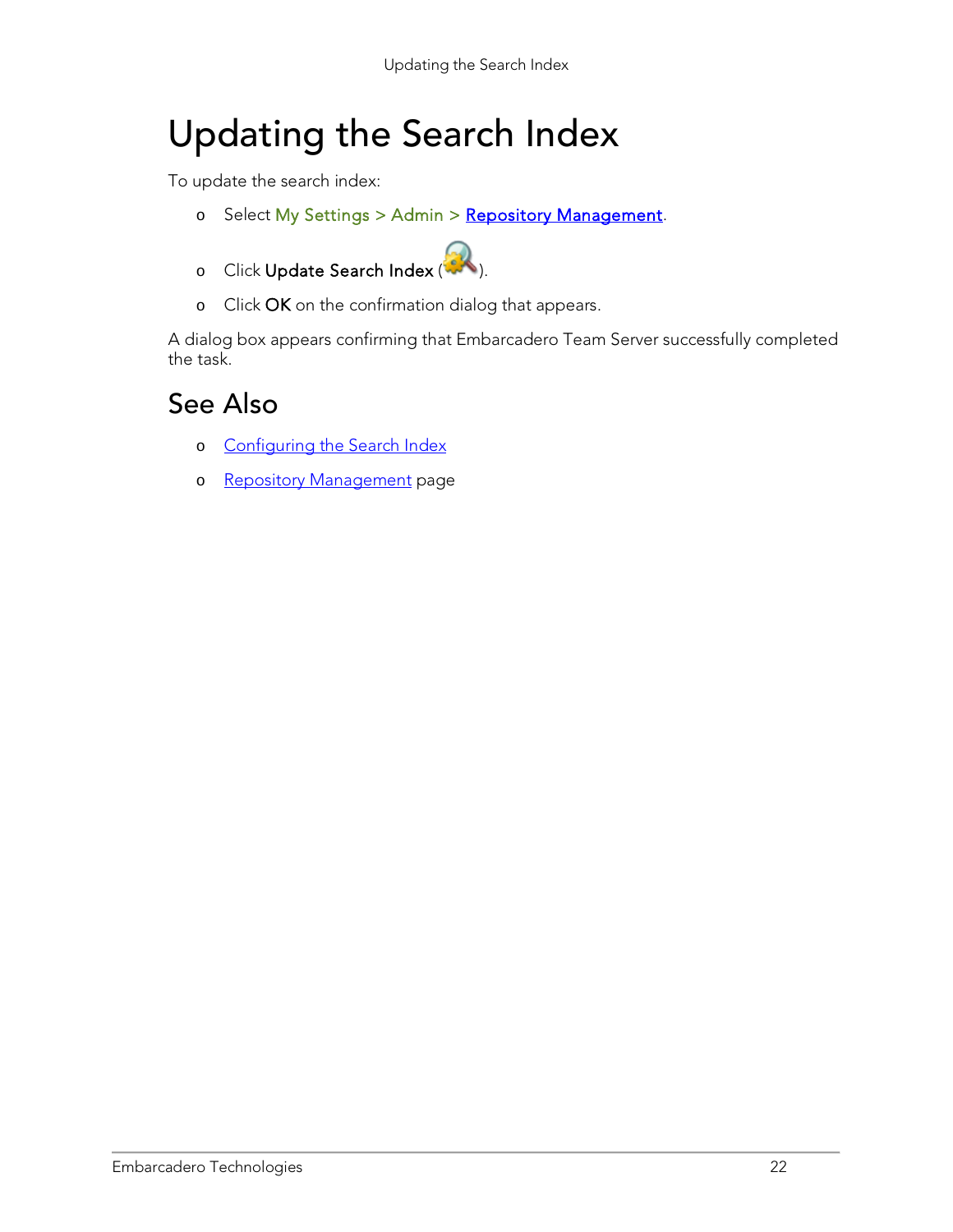## <span id="page-22-0"></span>Updating Reports

This section explains how to deal with the upgrade from previous versions when the adhoc report metadata changes with respect to the new version. Changes include adding new model into an adhoc report, or changing field name in the existing adhoc report.

Note: The following instructions affect the upgrade from previous versions in which the adhoc report metadata changes with respect to the actual version. For example, the Connect Model option is not available until Connect 3.0.2. For this reason, when upgrading from releases prior to Connect 3.0.1 to versions Connect 3.0.2 or higher, you should follow these steps. Particularly, when upgrading from Connect 3.0.2, the Connect Model option appears on the New Report page but if you move to the next page, the custom attribute options are missing until these steps are executed.

If the adhoc report metadata changes when you upgrade from a previous version, you should follow the following steps after installing the new version:

- 1. Select My Settings > Admin > [Repository Management.](http://docwiki.embarcadero.com/TeamServer/ERStudio/2016/en/Repository_Management)
- 2. Click More button.
- 3. Click on the options in the following order:
	- 1. Refresh Reporting Metadata.
	- 2. Execute Global Action.
	- 3. Refresh System Settings.
- 4. Click Close.

- o [Configuring the Search Index](http://docwiki.embarcadero.com/TeamServer/ERStudio/2016/en/Configuring_the_Search_Index)
- o [Repository Management](http://docwiki.embarcadero.com/TeamServer/ERStudio/2016/en/Repository_Management) page